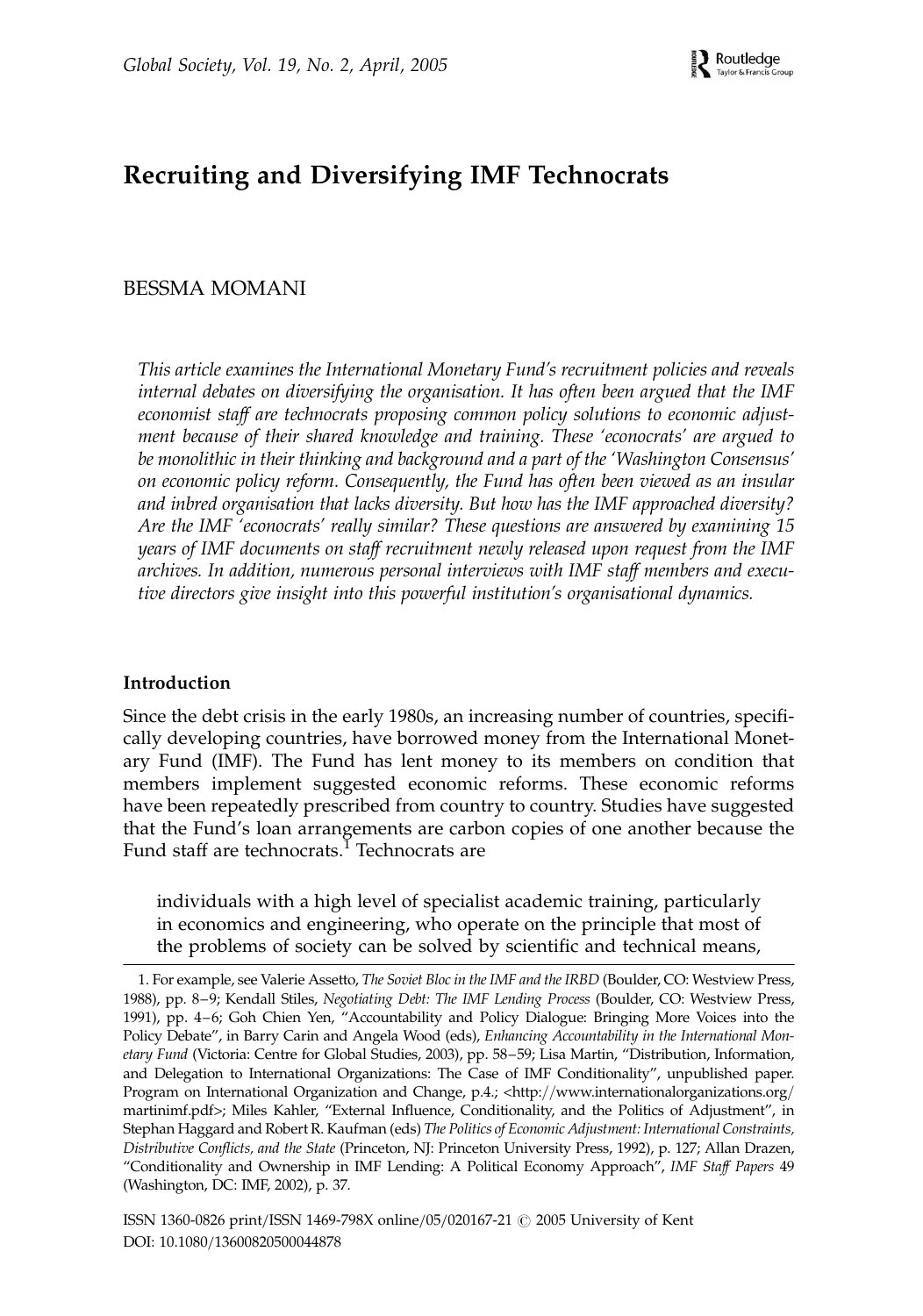rather than through politics and political awareness in society. In their view, those who are called upon to solve these problems must have specific scientific knowledge to deal with them. $<sup>2</sup>$ </sup>

Technocratic Fund staff repeatedly prescribe the same conditions to developing countries because they are educated and trained alike to address economic maladjustment using the same brand of orthodox monetary economics. Critics charge that the Fund's intellectual homogeneity stunts internal debate and insulates the Fund from external debate on the suitability of its loan conditionality.

In the literature on IMF decision-making, there is a widely held assumption that Fund staff propose a common orthodox monetary solution to economic adjustment because of their shared knowledge and technical training. This often made assumption about Fund staff being monolithic and technocratic, however, requires greater dissection. An organisational approach to the study of the Fund is needed to understand who are the staff and what makes the staff unified in disseminating their message. It is important to answer questions such as: how similar are the IMF staff? How does the Fund hire and assess potential recruits? How does the Fund view the role of its economist staff?What attempts are made to achieve Fund staff diversity? To answer these questions we need to examine the Fund's internal dynamics.

One important determinant of an organisation's function and behaviour is its recruitment policies, objectives and trends. This study examines over 15 years of Fund recruitment policies and objectives into the Economist Program where approximately half of the Fund staff were recruited. Primary documents of the Fund staff, the Executive Board, and the Administration Department were released upon request from the Fund archives. The Fund continues to ban documents written within the past five years and documents coded as strictly confidential. This paper assesses Fund recruitment documents written from the onset of the debt crises in the early 1980s to the late 1990s. In addition to content analysis of primary Fund documents, personal interviews were conducted with former Fund staff and former executive directors.

Another point of inquiry is how the Fund approached diversity. Some suggestions to diversify and reform Fund hiring as a way of infusing new policy ideas into the Fund were debated internally. Fund Management, however, resisted calls for changing IMF recruitment policies. Consequently, over the time period examined, recruitment objectives and practices barely changed. Fund Management argued that existing recruitment policies ensured a technically strong cadre of staff economists. Management argued that the Fund needed to hire economists who were perceived to be the 'best' so as effectively to persuade borrowing country officials to adopt prescribed economic reforms. Despite some internal debate on how, where, and who to recruit, there was little debate on the overall virtues of the types of economic policies prescribed to developing countries.

#### Fund Technocrats and IMF Organisational Dynamics

The chief architects of the IMF, Henry Dexter White and John Maynard Keynes, believed that the Fund would help to bring order to international trade and

<sup>2.</sup> Benno Galjart and Patricio Silva, Designers of Development: Intellectuals and Technocrats in the Third World (Leiden: Centre for the Study of Non Western Societies, 1995), pp. 1-15.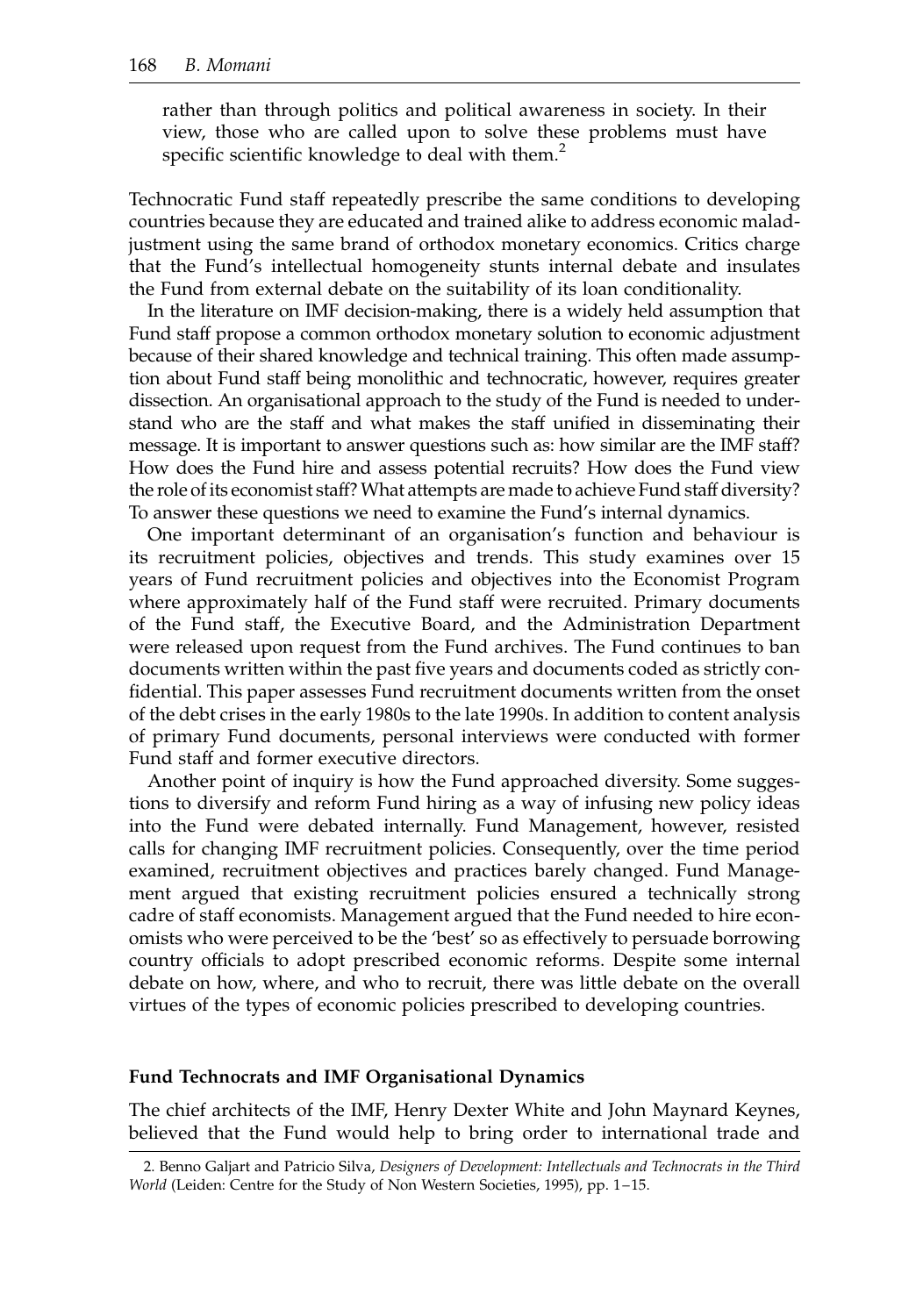monetary relations. The Fund architects structured the IMF in a manner that would ideally separate the technical staff from the politicised Executive Board. In principle, Fund economist staff prepare economic policy reports on member states and negotiate with debtor states the terms and conditions of Fund loans. The Fund staff, therefore, would be on the front-line trying to persuade government officials to adopt particular economic policies. The IMF Executive Board approves or declines loans but should not decide the terms and conditions attached to loans.<sup>3</sup> Ideally, then, the IMF staff negotiate the particular terms and conditions of Fund loans; the Executive Board assesses the viability of the proposed loan in its entirety.

White and Keynes envisioned the Fund staff providing technical advice to members with political interests in the Executive Board being kept at bay.<sup>4</sup> Fund architects designed Fund decision-making to follow a technocratic, apolitical model. Fund staff would negotiate loan programmes with country officials and the Executive Board would rubber-stamp the staff's proposed agreement. Ideally, then, the Fund staff's expertise in macroeconomics would dominate programme design and would usurp the Executive Board's political interference in prescribing loan conditionality. The IMF's Legal Department also interpreted the Fund's mandate and decision-making process to imply that the staff would conduct apolitical negotiations at arms length from the Executive Board. Former director of the Fund's Legal Department, Joseph Gold, noted that:

the Managing Director conducts the negotiations with members on the issue of the Fund's resources that precede decisions of the Executive Board on members' requests. The Managing Director and the staff, of which he is the chief, owe their duty entirely to the Fund and to no other authority, national or international, in the exercise of their official functions.<sup>5</sup>

The Fund staff are therefore deemed to be technocratic because they use objective, apolitical economic rationales in determining country appropriate policies.

The Fund staff's technocratic approach is based on quasi-scientific methods standard sets of economic formulae applied universally to all borrowers' loan agreements. The universal application of the formulae to all agreements, moreover, explains why many of the agreements were similar to one another. These formulae are modern versions of the old-Polak models and are used in determining macroeconomic performance criteria of IMF conditionality.<sup>6</sup> Performance criteria tend

<sup>3.</sup> Of course the Fund architects' vision of an apolitical IMF decision-making process has not necessarily materialised. There are numerous cases of Fund politicisation by the Executive Board. For example, see Bessma Momani, "American Politicization of the International Monetary Fund", Review of International Political Economy, Vol.11, No. 5 (2004), pp. 880–904.

<sup>4.</sup> Susan Strange, "The Monetary Managers", in Robert W. Cox and Harold K. Jacobson (eds), The Anatomy of Influence: Decision-Making in International Organizations (London: Yale University Press, 1973), p. 267.

<sup>5.</sup> Joseph Gold, Political Considerations are Prohibited by Articles of Agreement When the Fund Considers Requests for Use of Resources, IMF Survey (Washington, DC: IMF, 1983), p. 148.

<sup>6.</sup> See David Pion-Berlin, "Political Repression and Economic Doctrines: The Case of Argentina", Comparative Political Studies, Vol.16, No.1 (1983), pp. 37– 66; Wilfred David, The IMF Policy Paradigm: The Macroeconomics of Stabilization, Structural Adjustment, and Economic Development (New York: Praeger Publishers, 1985); Lance Taylor, "IMF Conditionality: Incomplete Theory, Policy Malpractice",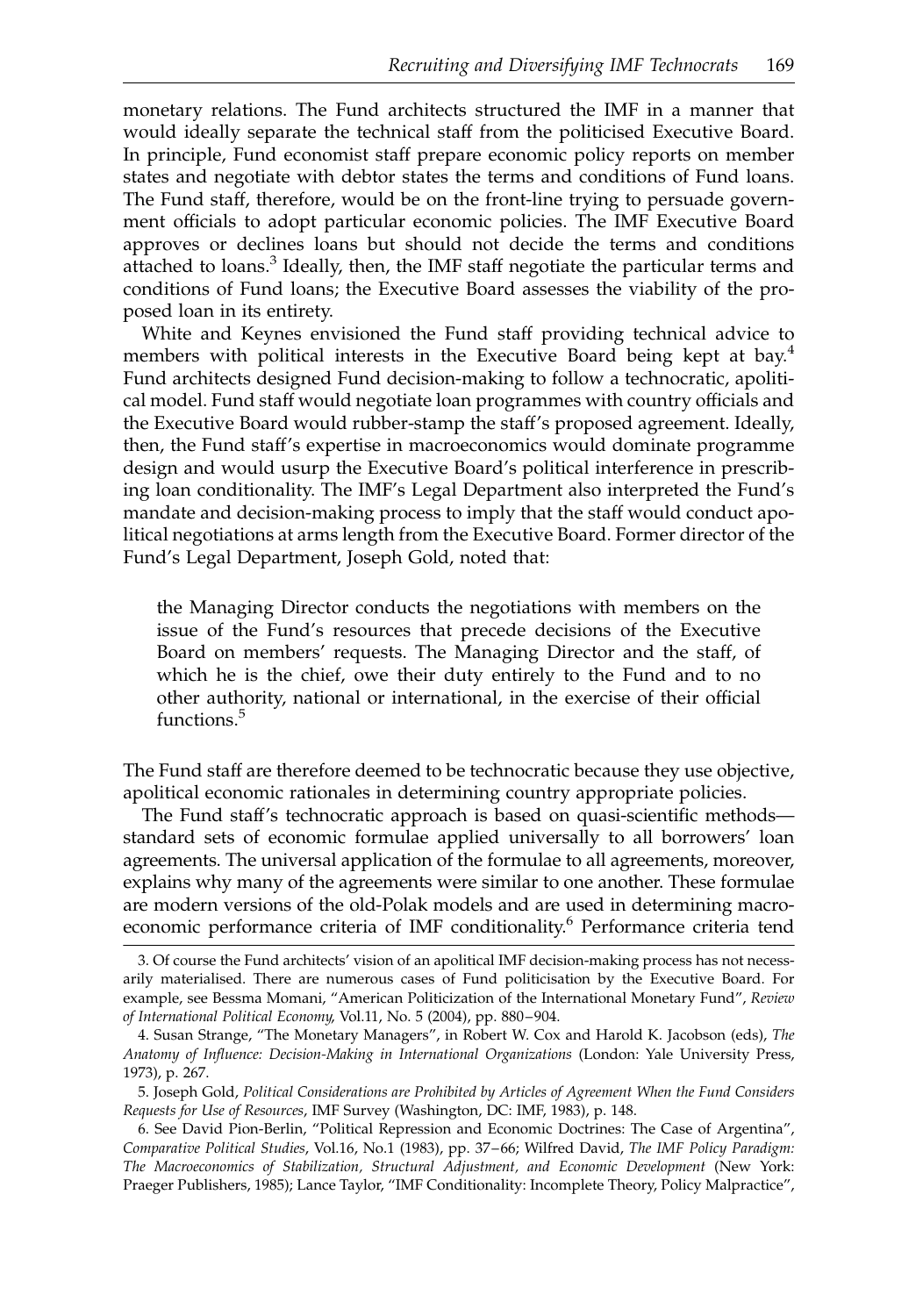to be quantitative targets that reduce the risk of subjective and politicised decisionmaking among the staff. There is then a normative assumption that Fund staff (or 'econocrats' as Susan Strange called them), "are selfless dedicated missionaries with only the best interests of the world community at heart", and are above the ugly business of international politics.<sup>7</sup> It may be as Barnett and Finnemore suggest that IO staff create this image of impartiality both to retain autonomous power from strong member states and to give their policies a "moral authority".<sup>8</sup>

Globalisation critics have also suggested that the Fund's stringent neoliberal policies are attributable to the Fund staff's monolithic, technocratic and insular nature. Fund critics have attributed staff rigidity to their shared monetarist economic training and overemphasis on technical studies.<sup>9</sup> Anti-globalisation groups have further argued that the IMF staff purport to have a universal neoliberal economic agenda that undermines indigenous economic systems. From the developing world, Fund critics have argued that the IMF staff lack local knowledge of debtors' economic, political and social situations. Part of the problem, these critics argue, is that the mainly industrialised country Fund staff employ economic theories and formulae designed in absence of consultation or intellectual discourse with developing countries. Moreover, Fund technocrats have shared economic training with elite developing country technocrats in finance ministries and central banks. These developing country elites, akin to Mao's 'comprador bourgeoisie', benefit from the Fund's neoliberal policies at the expense of the local masses.<sup>10</sup> Consequently, dissemination of the Fund's economic agenda to developing countries occurs because of an elite "technocratic alignment" or shared technocratic training with developing country officials.<sup>11</sup>

Numerous assumptions have been made about the technocratic nature of Fund staff, but there are few studies on the Fund staff and the Fund's organisational dynamics. Part of the problem is that dominant American IO theories neoliberal institutionalism and neorealism—have little appreciation for how international organisations work. To theorists employing these traditional schools of thought, international organisations are often discussed as "empty shells or impersonal policy machinery to be manipulated by other actors".<sup>12</sup> This is not just because neoliberalism and neorealism cannot break from the debate over international organisations' place on the Pareto frontier. Rather, both traditions view international organisations as having "no ontological independence".<sup>13</sup>

Constructivists' influence on the study of international organisations has reinvigorated interest in IOs' organisational features—socialisation, learning, ideas, norms

in Robert J. Myers (ed.), The Political Morality of the International Monetary Fund (New Brunswick, NJ: Transaction Books for the Carnegie Council on Ethics and International Affairs, 1986), pp.93–109.

<sup>7.</sup> Susan Strange, The Retreat of the State (Cambridge: Cambridge University Press, 1996), pp.161–162. 8. See Michael Barnett and Martha Finnemore, "Beyond Delegation", presentation to the Utah

Meeting on Delegation to International Organizations, Brigham Young University, May 2–3, 2002, <http://www.internationalorganizations.org/html/utah\_meeting.html>.

<sup>9.</sup> Goh Chien Yen, "Accountability and Policy Dialogue: Bringing More Voices into the Policy Debate", in Carin and Wood, op cit., pp. 58–59

<sup>10.</sup> Global Exchange, "World Bank and IMF", <http://www.globalexchange.org/campaigns/wbimf/ facts.html>.

<sup>11.</sup> Kahler, op. cit., p. 127.

<sup>12.</sup> Michael Barnett and Martha Finnemore, "The Politics, Power, and Pathologies of International Organizations", International Organization, Vol.53, No.4 (1999), p. 704.

<sup>13.</sup> Ibid.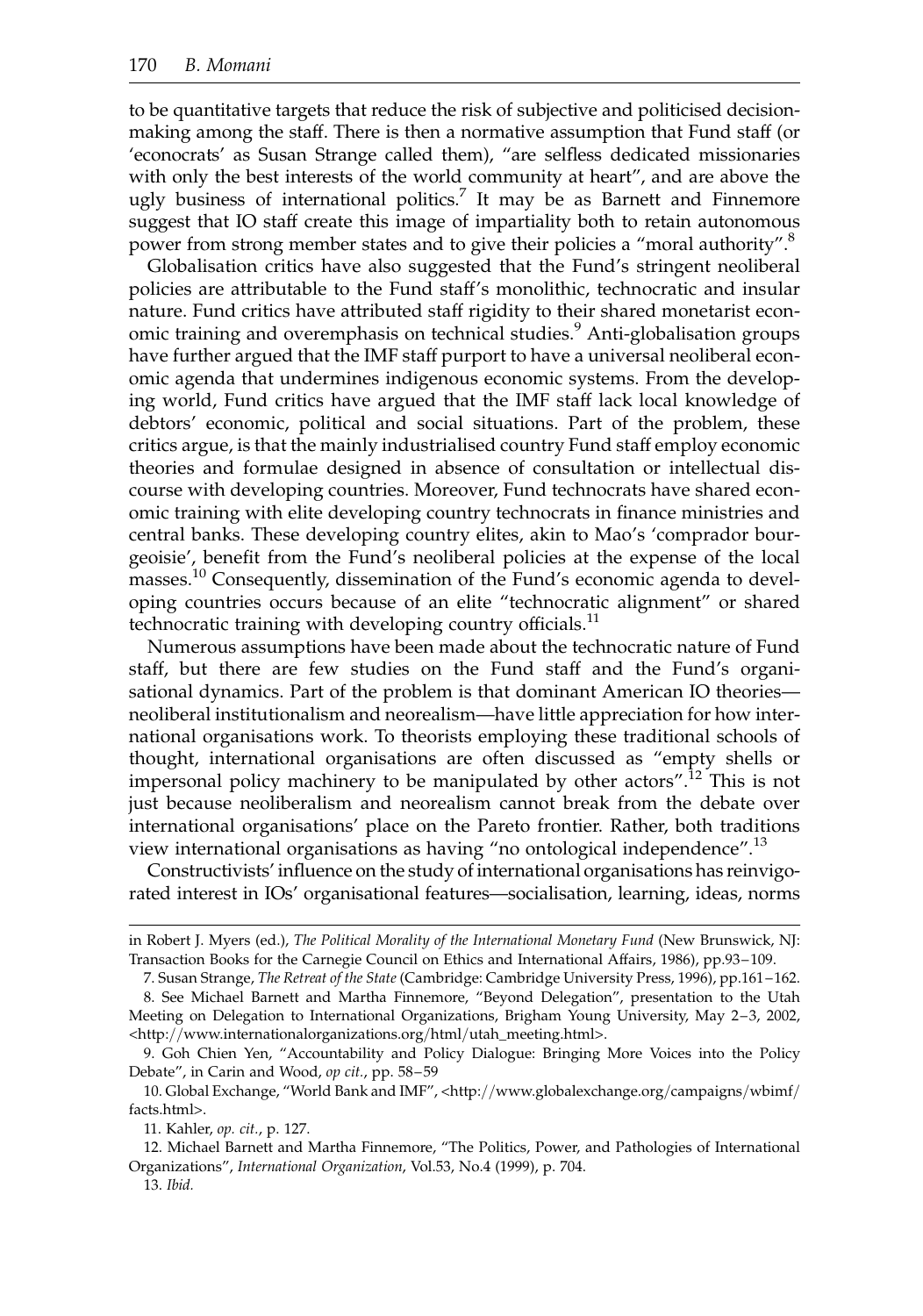and persuasion. Notable examples are Adler and Haas's exploration of the role of small groups holding common expertise called epistemic communities, that act as 'vehicles' pushing policy ideas from the abstract-level to both international organisation and state agendas<sup>14</sup> while Finnemore demonstrates how international organisations use a combination of persuasion and coercion to teach state policymakers about IO ideals and paradigms.<sup>15</sup> Moreover, Checkel fills an important gap by demonstrating why and how state actors internalise the norms and ideas being proposed by IO 'persuaders'.<sup>16</sup> Nevertheless, in the contemporary IO literature, few studies examine international institutions' organisational dynamics. Part of the problem is that this type of discourse is too reminiscent of functionalist theories that once dominated the study of international organisations.

Functionalist approaches to the study of international organisations attempted to bring attention to IO organisational dynamics and the form organisations take. This inward-looking approach was useful, but consequently functionalists created flawed normative assumptions about IOs in the larger international political system. Functionalists assumed that by raising the value of IO staff's expertise, better technical and scientific-based polices would prevail over the conflictridden and uncooperative nature of world politics. Functionalists' support for apolitical technicians to rise above the ugliness of conflict was an ideal worth striving for, but not a reality materialising in international organisations. International organisations that claim their expertise is used to achieve a better public good—as is often found in IMF literature on the necessity of following IMF staff's proposed economic policies to achieve domestic and international economic prosperity have garnered criticism for asserting a monopoly on knowledge designed for political, and more cynically, for hegemonic ends. Functionalists advocated apolitical international organisation; critics, on the other hand, argue that IOs are clearly politicised while still claiming to propose neutral, value-free policies. The functionalist literature on IOs, therefore, appears to be void of analytical significance in contemporary international politics.

International Organisation studies have strayed away from examining how institutions function and behave, lest their study be labelled as dry, descriptive and apolitical. Nevertheless, as scholars are prompted to discuss the impact of ideas and consensual knowledge on the study of international organisations, it seems justified that we reexamine how internally institutions gather and maintain intellectual cohesion. An inward-looking approach, holding international politics as a constant, is important in linking IOs again with the international system. Giving IOs an ontological purpose allows us to delve into how organisations behave and then better to explain their relation to workings in the international political and economic systems.

There is a general break in the IO literature between how IOs function, now mainly studied by international legal analysts, and the role IOs play in the international political and economic systems. The IMF is especially relevant to

<sup>14.</sup> See Emanuel Adler and Peter Haas, "Conclusion: Epistemic Communities, World Order, and the Creation of a Reflective Research Program", International Organization, Vol. 46, No. 1 (1992), pp. 367 –390.

<sup>15.</sup> Martha Finnemore, National Interests in International Society (Ithaca, NY: Cornell University Press, 1996).

<sup>16.</sup> Jeffrey T. Checkel, "Why Comply? Constructivism, Social Norms and the Study of International Institutions", ARENA Working Papers WP 99/24.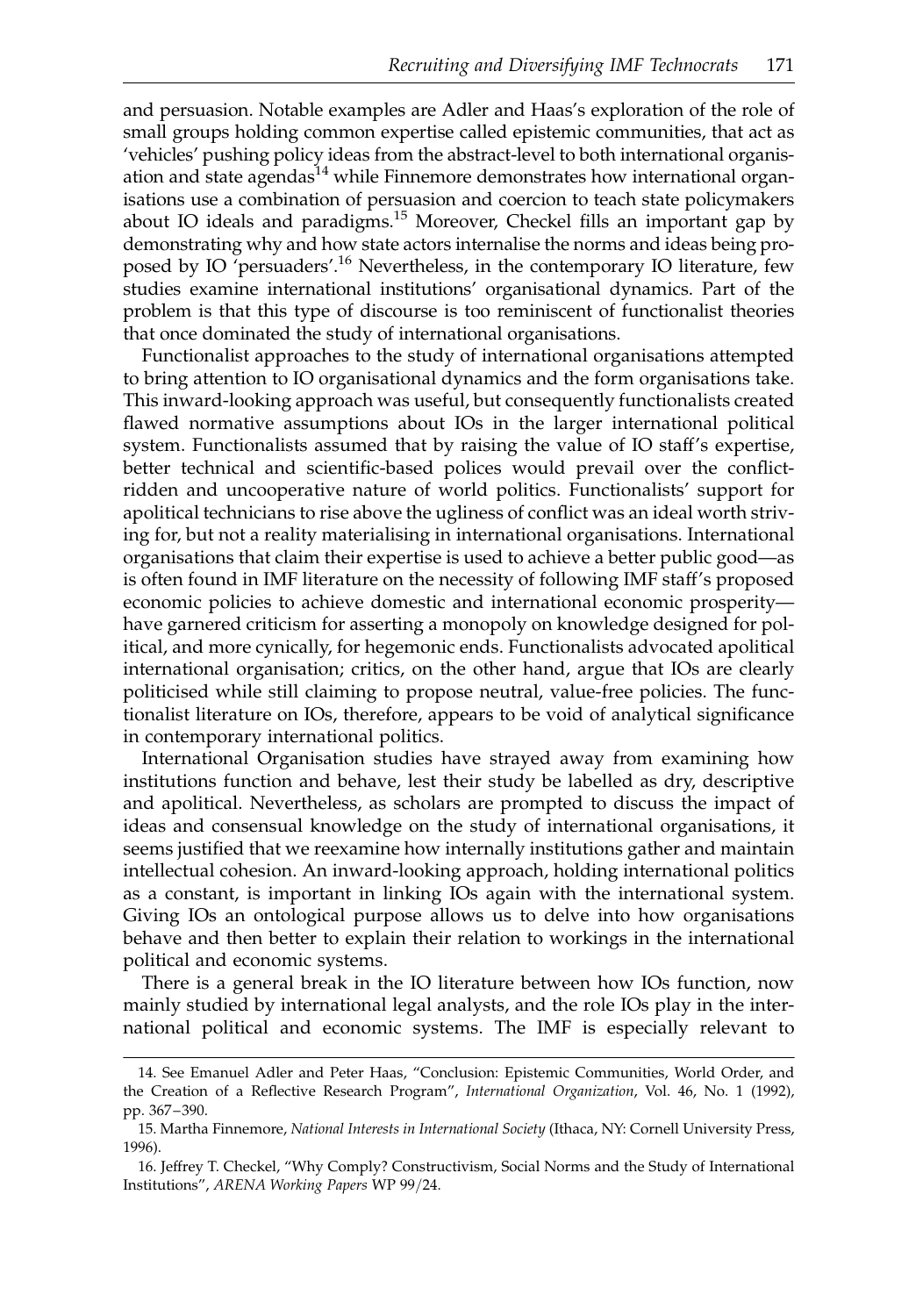bridging this literature gap, because the shared economic thinking characterised as the Washington Consensus, supposedly emanating with ferocity from within the Fund to the developing world, has greatly influenced international policymakers and changed the character of international governance. According to John Williamson who coined the phrase 'Washington Consensus', the agreed economic reforms included fiscal discipline, reducing government expenditures, increasing tax revenues, liberalising interest rates, liberalising exchange rates, liberalising trade, promoting foreign direct investment, deregulating the public sector and safeguarding property rights.<sup>17</sup> Those considered to be a part of the Washington Consensus include the US Congress, the US administration, policy think-tanks, the World Bank, and the IMF. Critics charge that these institutions form a nexus of power spawning economic prescriptions for the world to follow. It is often been charged that the technocratic nature of IMF staff facilitates the spread of this powerful ideology. While numerous studies have made assumptions about Fund technocrats, this study sheds light on Fund staff recruitment and staff diversification. After all, if the Washington Consensus has its foothold in the IMF and is powerful enough to shake the nature of governance all over the globe, then we need to understand how this knowledge is recruited within the Fund and what sustains this dominant way of thinking.

## The Fund's Recruitment Process into the Economist Program

Since 1970, the Fund has centralised the recruitment of its economists through the Economist Program (EP). Under this programme, every year the Fund recruits economists to join the organisation. The Fund's recruitment officers visit universities in approximately 30 countries (see lists of countries in Appendix 1), research institutes, and, recently, annual meetings of American and European economic associations. Every year the Fund receives over 1,000 applications and has on average employed 25–35 individuals. The Fund specifies that it is interested in candidates that:

- $\bullet$  [are] below the age of 33 when they join the staff (the average age on entry is 29);
- . have an advanced graduate training in macroeconomics or a related field;
- . possess a superior academic record;
- have a good command of English;
- . demonstrate strong quantitative and computer skills, and
- . show an interest in, and aptitude for, working in an international organisation;
- . [moreover,] although a PhD is not a requirement, most candidates are pursuing (or have recently completed) their doctoral studies and this factor sets the level of the competition in the selection process.<sup>18</sup>

The Fund dwindles down the number of promising applications to approximately 500 –600 applicants. Then the Fund conducts pre-screening interviews which can

<sup>17.</sup> See John Williamson, Latin America Adjustment: How Much Has Happened? (Washington, DC: Institute for International Economics, 1990), pp. 7 –17. Many have criticised the phrase 'Washington Consensus' for inaccurately describing a diversity of thought within the participating institutions. See Moises Naim, "Fads and Fashion in Economic Reforms: Washington Consensus or Washington Confusion?" Foreign Policy Magazine (October 1999), <http://www.imf.org/external/pubs/ft/seminar/ 1999/reforms/Naim.HTM>.

<sup>18.</sup> IMF, Economist Program, <http://www.imf.org/external/np/adm/rec/job/econpro.htm>.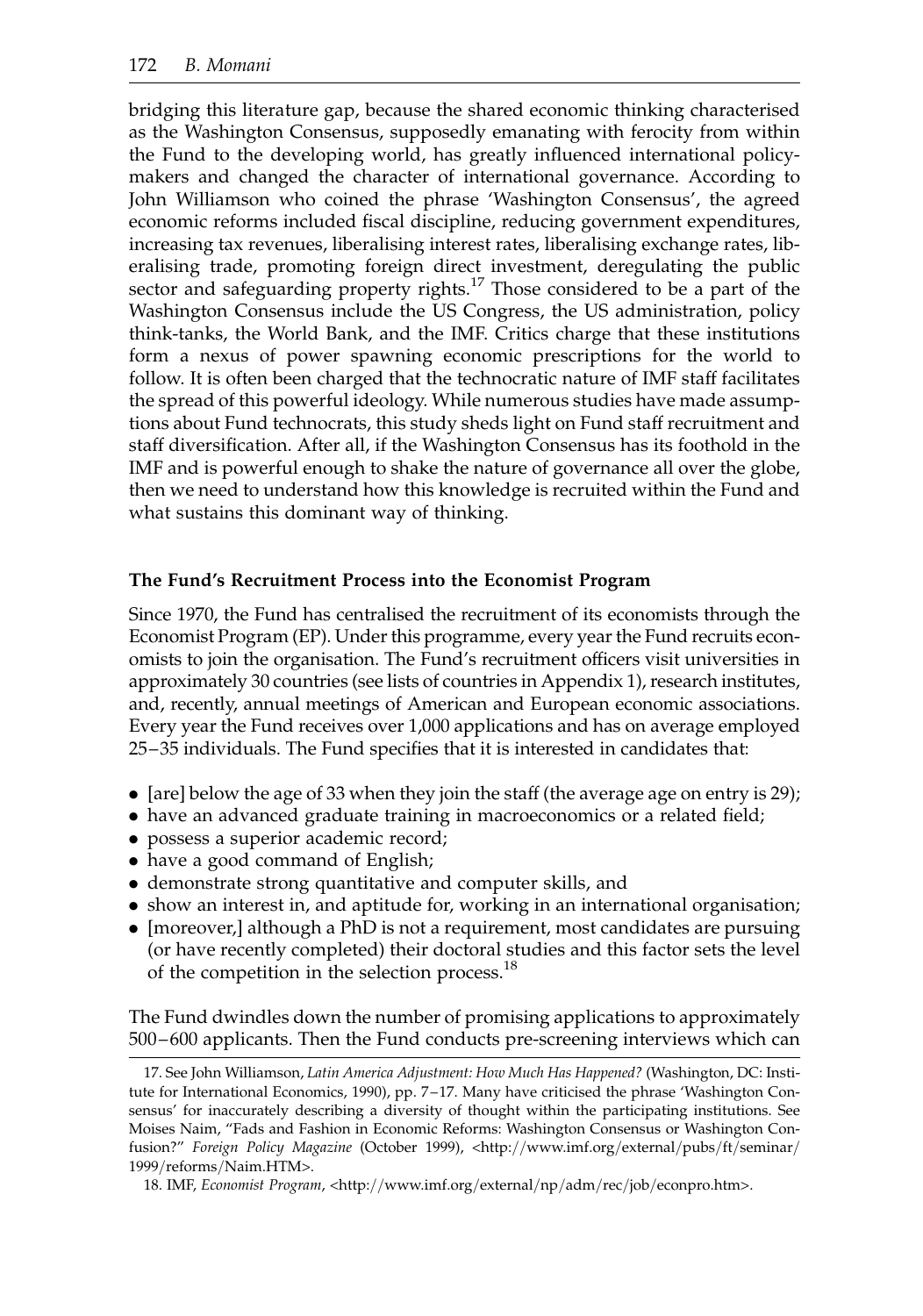take place either at the applicants' home universities or at the Fund's headquarters in Washington. Approximately 100– 125 applicants are chosen for interviews with a panel of senior IMF staff members. Depending on applicants' geographical location, applicants are interviewed either at the Fund's headquarters in Washington or at a regional office in Paris. According to the Fund's study of its recruitment policies, these panel interviews test applicants' "knowledge, judgement, analytical ability, communication skills, and other relevant characteristics".<sup>19</sup> On an online posted board, one interviewee commented:

If you interview with the IMF: be sharp, quick, and intelligent!!! They will ask you 2 minutes about your research and then the adventure starts and you feel like you are taking an oral comprehensive exam in international finance.<sup>20</sup>

After these rigorous panel interviews, approximately 55 candidates are recommended to the Economist Program Committee. These candidates submit a piece of written work that demonstrates their analytical and research skills. Candidates' submitted written work is reviewed internally by members of the staff in various departments. After 1995, the IMF added three other screening tests: a writing skills test, a social-like meeting with former and current Economist Program recruits, and a non-technical interview with staff that tests their interpersonal and diplomatic skills. The EP committee then decides on the 30–35 applicants to be offered employment.

The typical new recruit into the Economist Program is a young, male PhD graduate, a national of an industrial country, and American-trained in macroeconomics (See Table 1 for a breakdown). Upon entering into the Economist Program, Fund staff are given a two-year limited term appointment; new staff spend two one-year periods in two different area departments. After the two-year probation period, more than 95% of EP recruits are offered regular appointments. There are some expulsions and voluntary departures, but the Fund acknowledges that compared to newly hired mid-career level economists, the EP 'graduates' adapt well to the Fund and have a low separation rate.<sup>21</sup>

### Recruiting Staff into the Economist Program: 1980– 1998

From 1980 to 1998, the IMF Administration Department prepared six internal assessments of Fund recruitment and retention of EP staff for the Executive Board. Upon request, these documents were released from the Fund Archives. General findings specific to the time period examined in each study are presented. Furthermore, the Fund archives released numerous documents related to personnel policies, staff compensation reviews and staff nationalities. Findings in primary documents were further complemented by personal interviews with former Fund staff, former Executive Board Directors, and staff of former Executive Directors to create a comparative-historical study of the Fund's recruitment into the Economist Program.

<sup>19.</sup> IMF, Recent Recruitment and Retention Experience, EBAP/84/121 (Washington, DC: IMF, 1984), p. 7. I would like to acknowledge the invaluable assistance of the IMF Archives for access to Fund documents.

<sup>20.</sup> Online. "Job Market Information 2003: PhD Program in Economics, West Virginia University", <http://www.be.wvu.edu/divecon/econ/balvers/jobmarket2003.htm> (April 2003).

<sup>21.</sup> IMF, Staff Recruitment and Retention, EBAP/97/30 (Washington, DC: IMF, 1997), p. 5.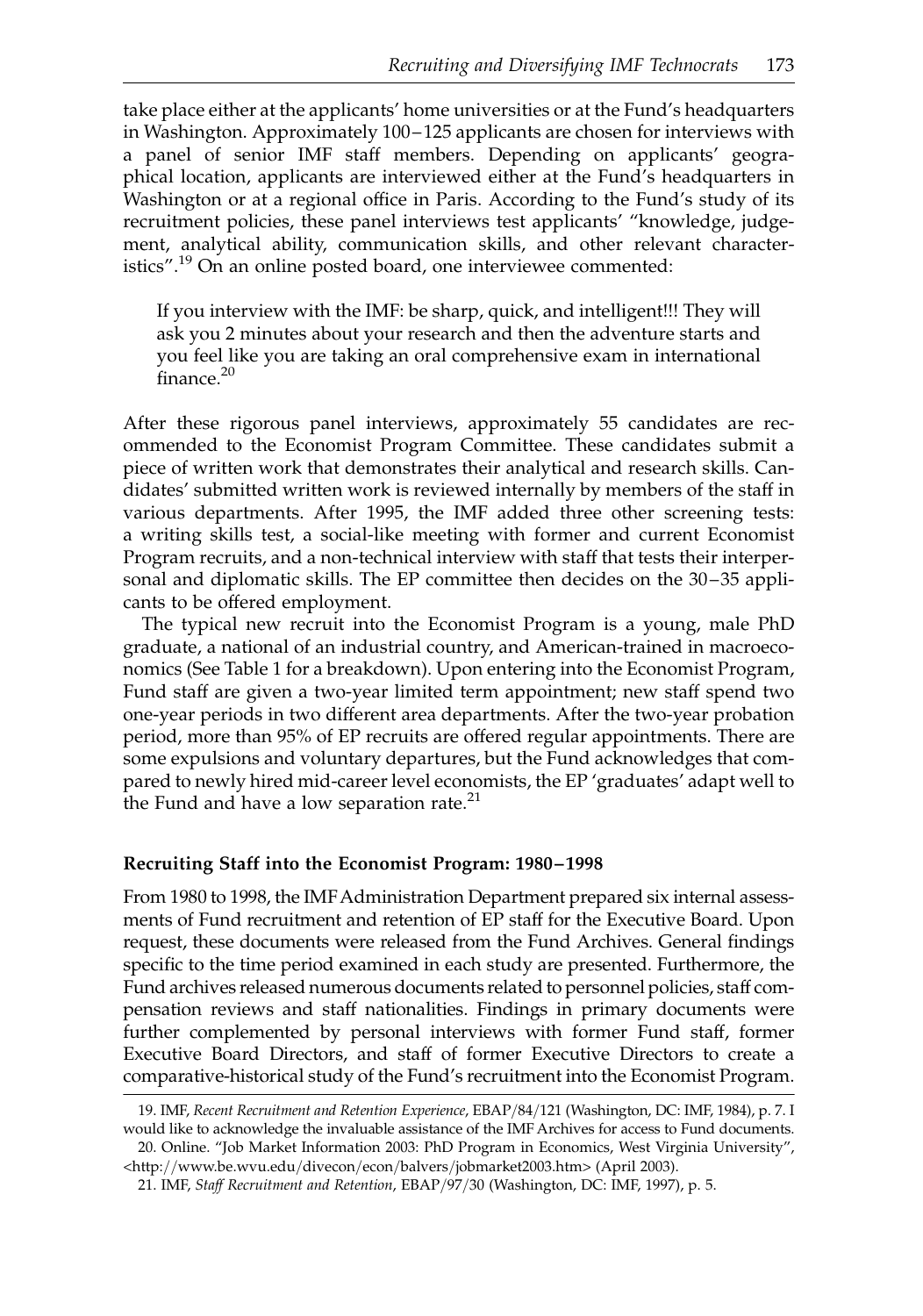|                                | 1980/83   | 1985/87 | 1988/90 | 1991 | 1992 | 1993 | 1994 | 1995 | 1996 | 1997 |
|--------------------------------|-----------|---------|---------|------|------|------|------|------|------|------|
| Age (average)                  | <b>NA</b> | 29      | 29      | 29   | 29   | 30   | 28   | 30   | 30   | 30   |
| Completed PhD                  | 84%       | 61%     | 56%     | 53%  | 52%  | 80%  | 63%  | 40%  | 53%  | 58%  |
| Developing Country Nationality | 36%       | 33%     | 52%     | 53%  | 21%  | 35%  | 44%  | 23%  | 35%  | 32%  |
| Male                           | NA        | 95%     | 78%     | 80%  | 81%  | 78%  | 73%  | 66%  | 82%  | 84%  |
| Anglo-American Graduates       | <b>NA</b> | 76%     | 82%     | 73%  | 80%  | 75%  | 73%  | 53%  | 79%  | 68%  |

Table 1. Economist Program Recruits<sup>a</sup>.

<sup>a</sup>See IMF, Staff Recruitment and Retention, years 1983 through 1998.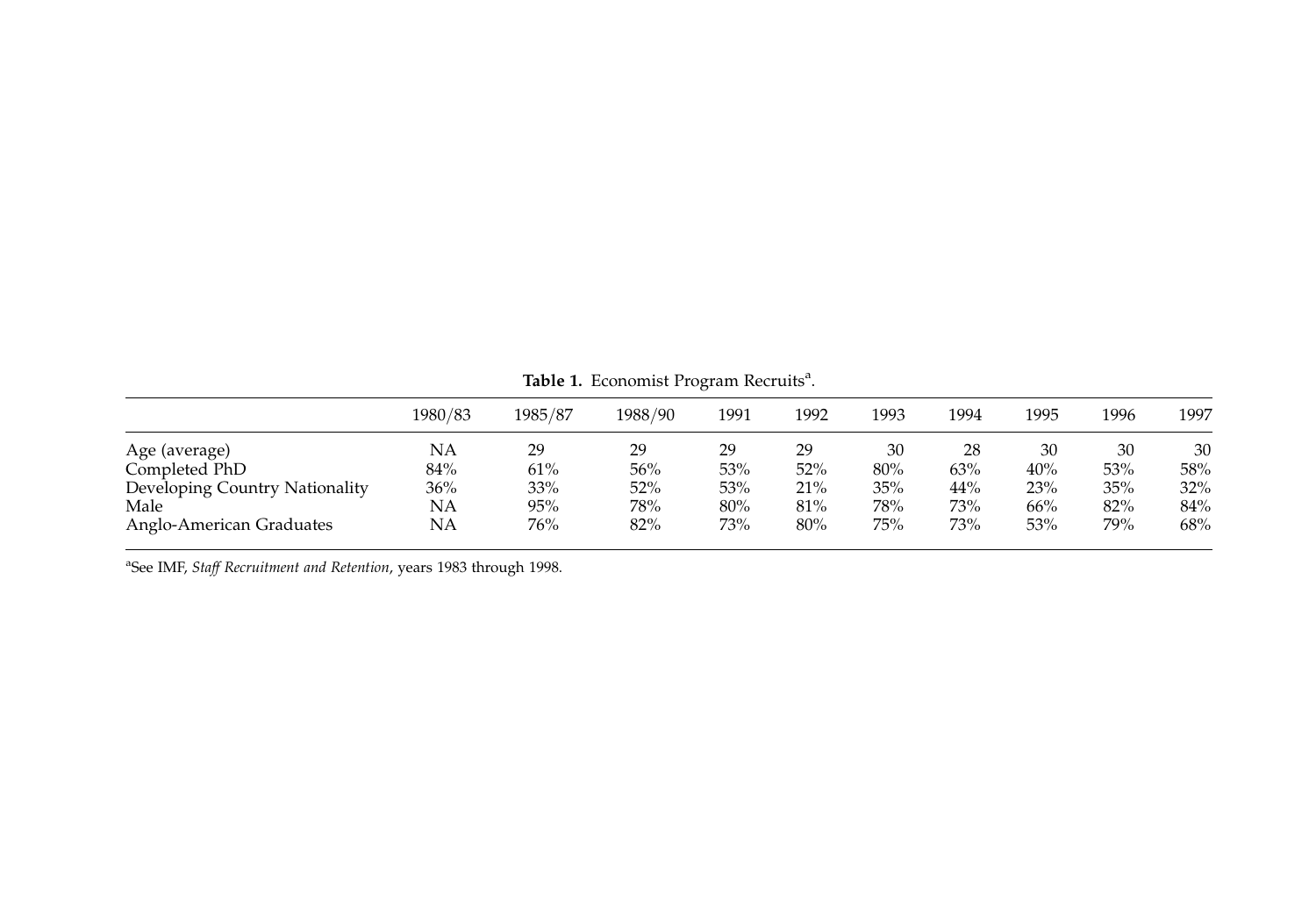The first study was reported in 1984 and covered the period from 1980 to 1983. The time period covered in this study was important because the IMF's function as a short-term lender developed to reflect the needs of developing countries. The IMF responded to this new role by also identifying changes needed in its recruitment policies. Among the changes, the Fund recognised that it needed to hire more economists from developing countries. The Fund conducted a higher number of recruitment missions to developing countries. The Fund study noted that despite the Fund being in the 'limelight' and greater awareness of what the IMF was, recruitment in several developing countries was unfruitful. The Fund study explained that developing countries' graduate students and economic faculty members did not yet appreciate "the Fund as a viable employment alternative". $^{22}$ 

A typical recruitment scenario for this time period reveals that in 1983, over 1,500 individuals applied to the Economist Program, 500 applicants were considered, 125 applicants proceeded to panel interviews, and 55 candidates were recommended to the Economist Program Committee. The committee offered positions to 29 individuals, and 24 accepted the Fund's offer of employment. Those that rejected the Fund's offer of employment were ranked the highest on the Fund's list of preferred candidates. These individuals also tended to choose academic positions instead of a Fund career. Preferred candidates tended to choose academia over Fund employment because they were familiar with academia and were interested in the research and consulting opportunities affiliated with academia. Of the economists recruited throughout 1980 to 1983, 30 per cent had academic work experience, 13 per cent had public sector experience, and a few had private sector or international organisation experience; in addition, 40 per cent of the new recruits were hired as students still in the process of completing their graduate degrees. $^{23}$ 

The second study under consideration, reported in 1991, examined recruitment and retention throughout the 1980s. The Administration Department noted that in the first part of the 1980s the Fund successfully recruited many of its preferred candidates, however, by the second half of the 1980s, the Fund had difficulty recruiting many sought-after candidates. The Fund measured its recruitment success on the percentage of accepted employment offers. This rate of acceptance consistently declined from 80 per cent in 1980–1983, 67 per cent in 1985–89, to 64 per cent in 1990.<sup>24</sup>

The Fund study primarily attributed its decreasing job acceptance rates to a high demand for macroeconomists in academia, in institutions assisting in European economic integration, and in the transforming economies of Eastern Europe. Other factors cited included the United States' increased restrictions on its working visas made employment more difficult for prospective staff's spouses, and both the notoriety of Washington as the US capital of crime and the increased costs of housing in and around Washington deterred prospective staff.<sup>25</sup> The 1991 report also noted the following observations. Of the EP recruits in the 1980s, 75 per cent received their highest degrees from Anglo-American universities where instruction was in English. The average age of EP recruits was 28 years old, with an average of 2–3 years of work experience, and with a majority having completed their PhDs.

The third and fourth studies examined, reported in 1995 and 1996, covered Fund recruitment in the early 1990s. Throughout the early 1990s, the IMF

<sup>22.</sup> IMF, Recent Recruitment and Retention Experience, EBAP/84/121 (Washington, DC: IMF, 1984), p. 6.

<sup>23.</sup> Ibid., p. 9.

<sup>24.</sup> IMF, Recruitment Policies and Practices, EBAP/91/176 (Washington, DC: IMF, 1991), p. 6.

<sup>25.</sup> Ibid., p. 6.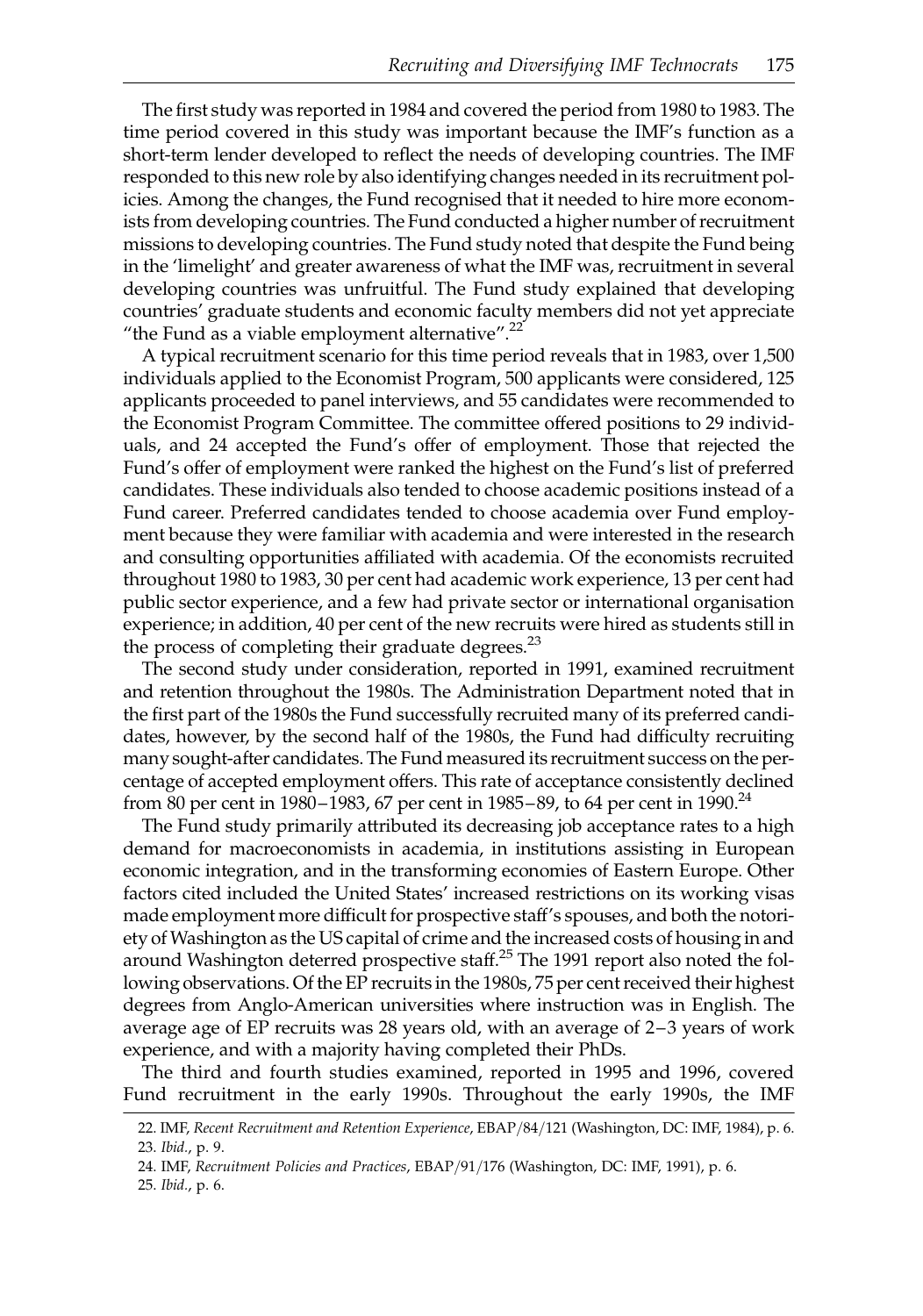recognised that it needed to expand the number of female EP recruits. Gender distribution in the 1980s was disappointingly low: women constituted 8.5 per cent of all appointments. After active Fund recruitment, women constituted 18 per cent of all appointments in 1996 (See Table 1). To accomplish this improved gender distribution, the Fund focussed on pre-screening more female applicants and on targeting for more female summer intern positions. The early 1990s also proved to be a challenging period for Fund recruitment as the institution scrambled to advise and describe the economic transition of the former Soviet Union. By 1992, the market for economists outside of the Fund was in good supply and consequently the Fund attracted many good recruits; this was further exemplified by high rates of offers accepted—78 per cent in 1992.<sup>26</sup>

In 1992, the Fund nearly doubled the number of recruits into the Economist Program and nearly tripled the number of new mid-career hires. This surge in recruitment remained relatively high in 1993 and slowly tapered off in 1994. The Fund had relied heavily on mid-career recruits, as opposed to the Economist Program, because it needed trained and ready staff. The Fund attained these candidates from central banks, departments of finance and research institutes. $27$ Despite this temporary surge in employing mid-career level economists, the Fund noted that by 1995 the Economist Program would "regain its position as the most important source for the recruitment of long-serving career staff".<sup>28</sup>

The fifth and final study under consideration, written in 1997 and 1998, reported that the Fund attracted a higher number of applicants to the Economist Program. The Administration Department attributed this surge in applications received to the increased desirability of hiring former IMF staff in other institutions. In other words, candidates were attracted to work in the Fund as a springboard to their future careers in other organisations, particularly with large private banks. The Fund study also asked potential candidates about their initial perception of work at the Fund. Candidates believed that working at the Fund entailed an excessive workload, slow career advancement, but that salaries were good and competitive.<sup>29</sup>

### Diversifying the Fund's Economist Staff

Within the walls of the IMF, the presence of a convergence of ideas, or homogeneity, among the Fund staff has been recognised. In an independent study commissioned by the Fund to report on improving its operations, the Fund highlighted that its recruitment policies indeed produced a homogeneous staff.<sup>30</sup> Within the Fund, there were differing views, however, on what constituted diversity. Management interpreted diversity to mean widening the range of staff nationality; the Executive Board interpreted diversification to mean widening the staff's educational backgrounds.

<sup>26.</sup> IMF, Staff Recruitment and Retention Experience, 1991–95, EBAP/96/26 (Washington, DC: IMF, 1996), p. 9.

<sup>27.</sup> Ibid., p. 3.

<sup>28.</sup> IMF, Staff Recruitment and Retention Experience in CY 1994, EBAP/95/23 (Washington, DC: IMF, 1995), p. 6.

<sup>29.</sup> IMF, Staff Recent and Retention, EBAP/97/30 (Washington, DC: IMF, 1997), p. 4.

<sup>30.</sup> IMF, External Evaluation of IMF Surveillance: Report by a Group of Independent Experts (Washington, DC: International Monetary Fund, 1999), p. 32.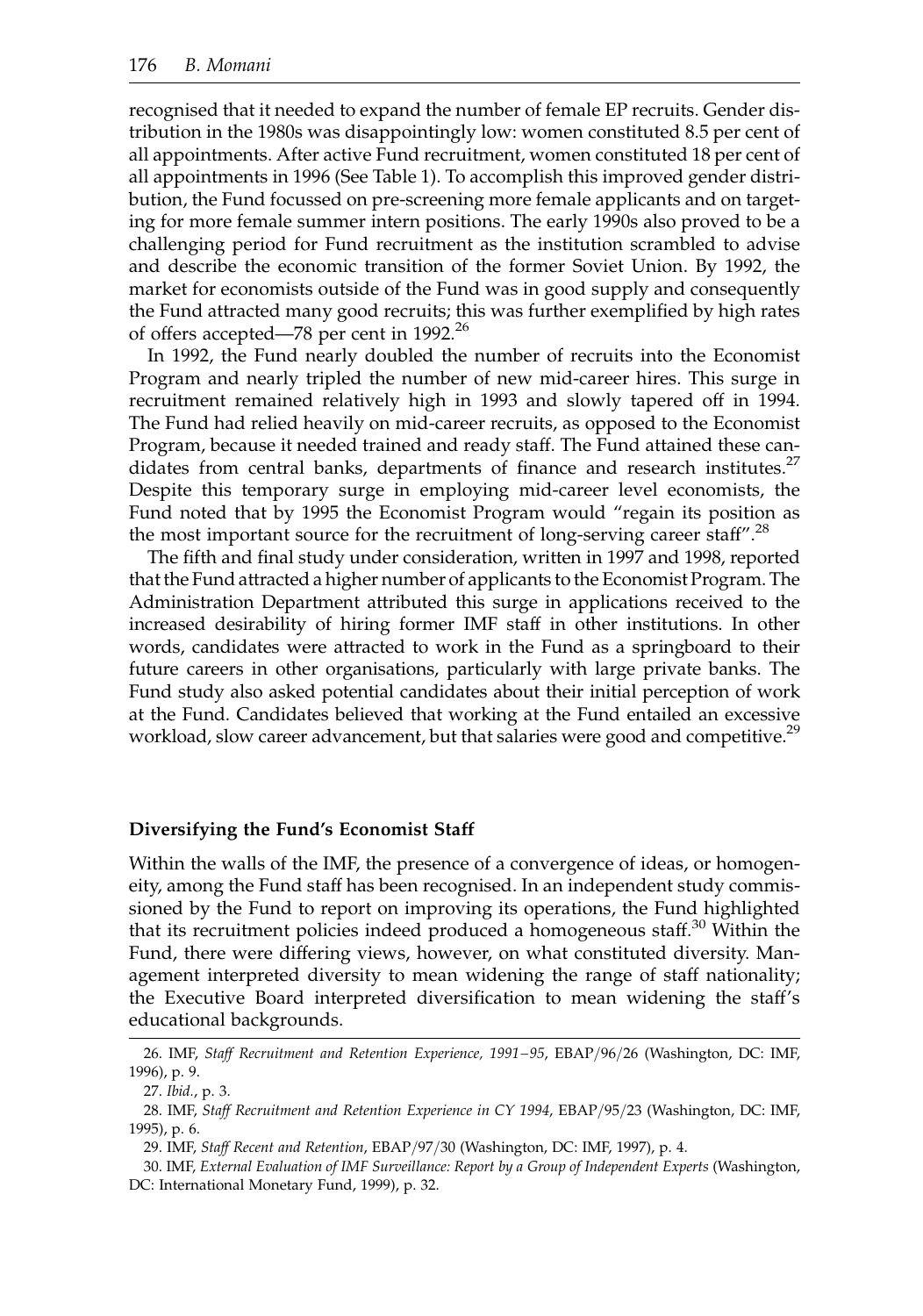In several of the studies examined, the Fund Administration Department recognised that there was, indeed, a need for the infusion of new policy ideas into Fund operations and policies. In its 1984 report, the Administration Department suggested diversifying recruitment into the Economist Program to "bring to the Fund a small number of career staff who might approach policy questions from a new and somewhat different perspective".<sup>31</sup> Starting in 1980, the IMF tried to reserve two non-economist positions in the Economist Program; these positions were part of a subcategory called Special Appointees. The Fund offered positions to candidates with degrees in business, public policy, journalism, law and diplomacy. $32$  In the initial three years of hiring candidates into this Special Appointee category of the Economist Program, the Fund study found that its salaries were not competitive enough to attract 'the best' candidates. Consequently, there was a higher rate of rejection to Fund offers made under this category compared to offers made to economists.<sup>33</sup> According to an interview with a former senior staff member, the Fund also reserved positions in a Special Entry programme for economists from underprivileged African states. The Fund attempted to give some African economists a chance to catch up technically by offering them added training at the Fund. This programme received some criticism as the Special Entry staff were often stigmatised as incompetent.

The Fund also tried to diversify recruitment by appointing short-term employees 'on secondment' from member governments' institutions and agencies. The Administration Department recommended that:

the Fund should seek to complement its relatively younger recruits with more mature individuals who have gained experience outside the Fund in analyzing, formulating, and implementing policy responses to real world economic problems or who have a demonstrated professional expertise in areas where this is needed in the institution.<sup>34</sup>

The premise behind this recommendation was to recruit a higher number of midcareer level economists from member governments that would infuse new and practical ideas into Fund policies, and in turn, these individuals would return to their countries with a better understanding and application of Fund policies.<sup>35</sup>

The Administration Department reported a great need for better gender diversification of the staff. Consequently, in the mid-1990s the Fund initiated a bold campaign to increase the number of female EP recruits. The Fund aimed to have at minimum 25 per cent of EP recruits being female, a figure that mirrored the percentage of women graduating from leading American PhD classes in economics.<sup>36</sup> One problem noted by a former staff member, however, was that despite Fund management's sincerity in increasing the number of female recruits, many officials of developing countries were unresponsive to female staff members' policy advice. Developing country officials were less accustomed to having women in powerful or comparable positions. Often developing countries' officials could not tolerate

<sup>31.</sup> IMF, Recent Recruitment and Retention Experience, EBAP/84/121 (Washington, DC: IMF, 1984), p. 9. 32. Ibid., p. 9.

<sup>33.</sup> Ibid.

<sup>34.</sup> IMF, The Fund's Personnel Policies and Objectives, EBAP/91/46 (Washington, DC: IMF, 1991), p. 3.

<sup>35.</sup> IMF, Recruitment Policies and Practices, EBAP/91/176 (Washington, DC: IMF, 1991), p. 2.

<sup>36.</sup> IMF, Staff Recruitment and Retention Experience 1997, EBAP/98/32 (Washington, DC: IMF, 1998), p. 7.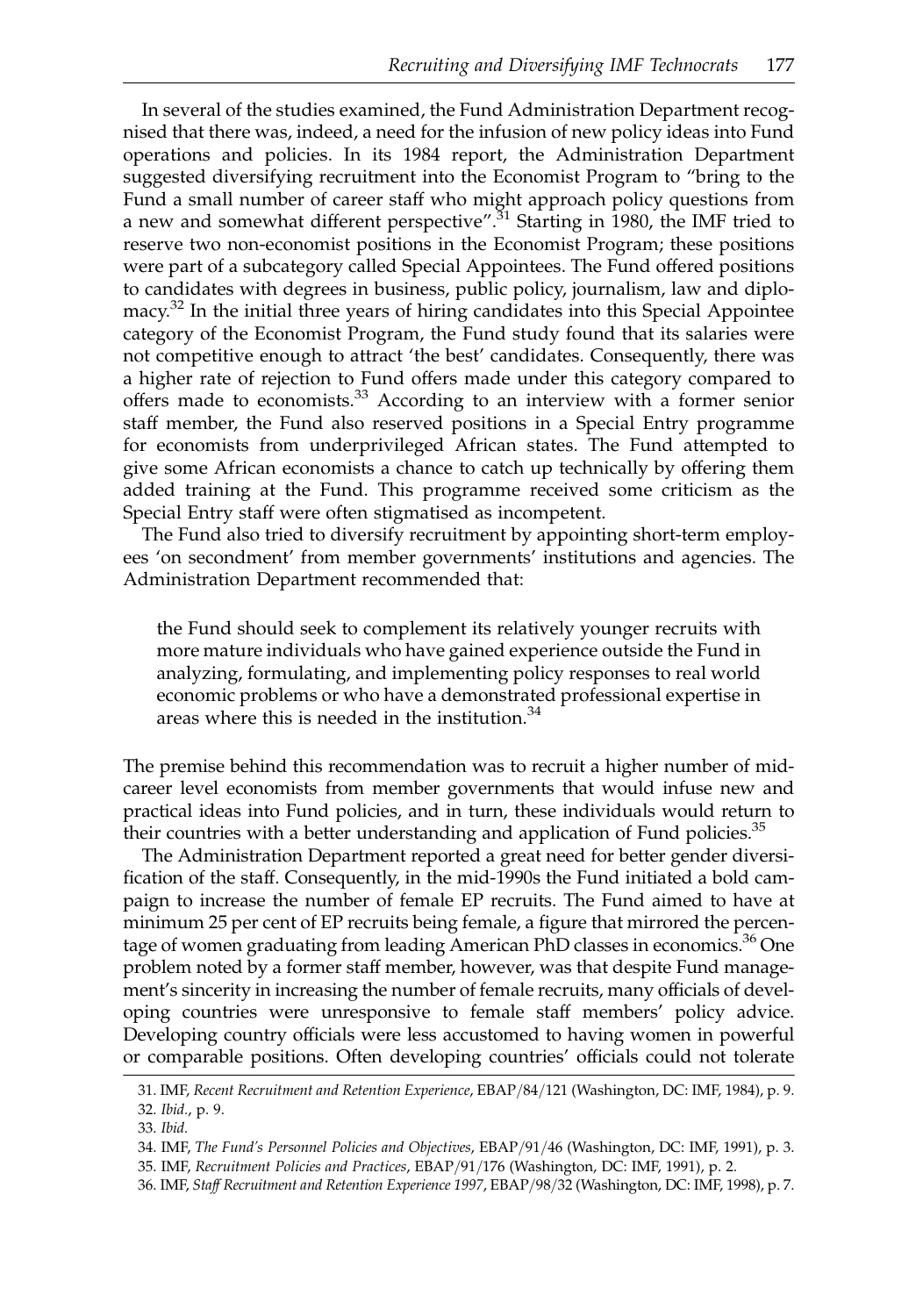being lectured to by women; female staff's role as persuaders and negotiators was therefore challenged. Of course, chauvinism is a cross-cultural problem, but this was a challenge to improving gender diversification in Fund staff.

One of the greatest limitations to reforming the Economist Program lies in the Executive Board and Management's competing views and interests regarding the direction of Fund recruitment policies. Management was mandated by the Fund's Articles of Agreement to achieve national diversity. Specifically, the relevant Article states:

In appointing the staff the Managing Director shall, subject to the paramount importance of securing the highest standards of efficiency and of technical competence, pay due regard to the importance of recruiting personnel on as wide a geographical basis as possible.<sup>37</sup>

This Article was Management's guiding principle on achieving staff diversity. The Executive Board was critical of the Fund's recruitment policies, particularly on staff diversity, and made vocal their concerns during Board meetings. The Executive Board argued that the staff were overeducated, undiversified in their training, and lacked both diplomatic and negotiating skills.<sup>38</sup> These arguments proposed by the Executive Board and the response of management are further discussed.

In the Executive Board's 1991 review of staff compensation and pay, several Executive Directors commented that Fund staff were overeducated. Executive Directors suggested that PhD economists were not necessary to carry out the Fund's work and advised that the Economist Program recruit less PhD graduates.<sup>39</sup> According to the observations of several former staff members, the new EP graduates were often involved in processing data and mindless number-crunching. One staff member interviewed therefore questioned what was the purpose of hiring the so-called very best economists if they were "doing monkey work". This mismatch in EP's training and staff job description prompted the Executive Board to call for a decrease in the number of PhD economists being hired. Management and senior level staff of area departments, however, disagreed with the Executive Board's observations and suggestions. Management, spearheaded by Managing Director Michel Camdessus, argued that it was indeed "necessary that a large proportion of staff economists be trained at the PhD level given the mandate of the Fund, and the advanced training possessed by many country officials with whom Fund staff interact".<sup>40</sup> Similarly, senior level staff warned that "diluting the recruitment standards by seeking less-qualified staff would jeopardize the effectiveness of the Fund and erode its credibility".<sup>41</sup> There was resistance to lowering the expected academic training of Fund staff, so as not to undermine the image of the staff and undermine their role as persuaders.

Members of the Executive Board also suggested that the IMF staff were undiversified, as the majority of staff economists had received their training in Anglo-American universities (See Table 1). Management explained and justified why there was such a high tendency of staff to be educated in Anglo-American

<sup>37.</sup> IMF, Articles of Agreement (Washington, DC: IMF, 1992), p. 32.

<sup>38.</sup> IMF, Recruitment Policies and Practices, EBAP/91/176 (Washington, DC: IMF, 1991), p. 11.

<sup>39.</sup> Ibid., p. 10.

<sup>40.</sup> Ibid., p. 10.

<sup>41.</sup> Ibid., p. 10.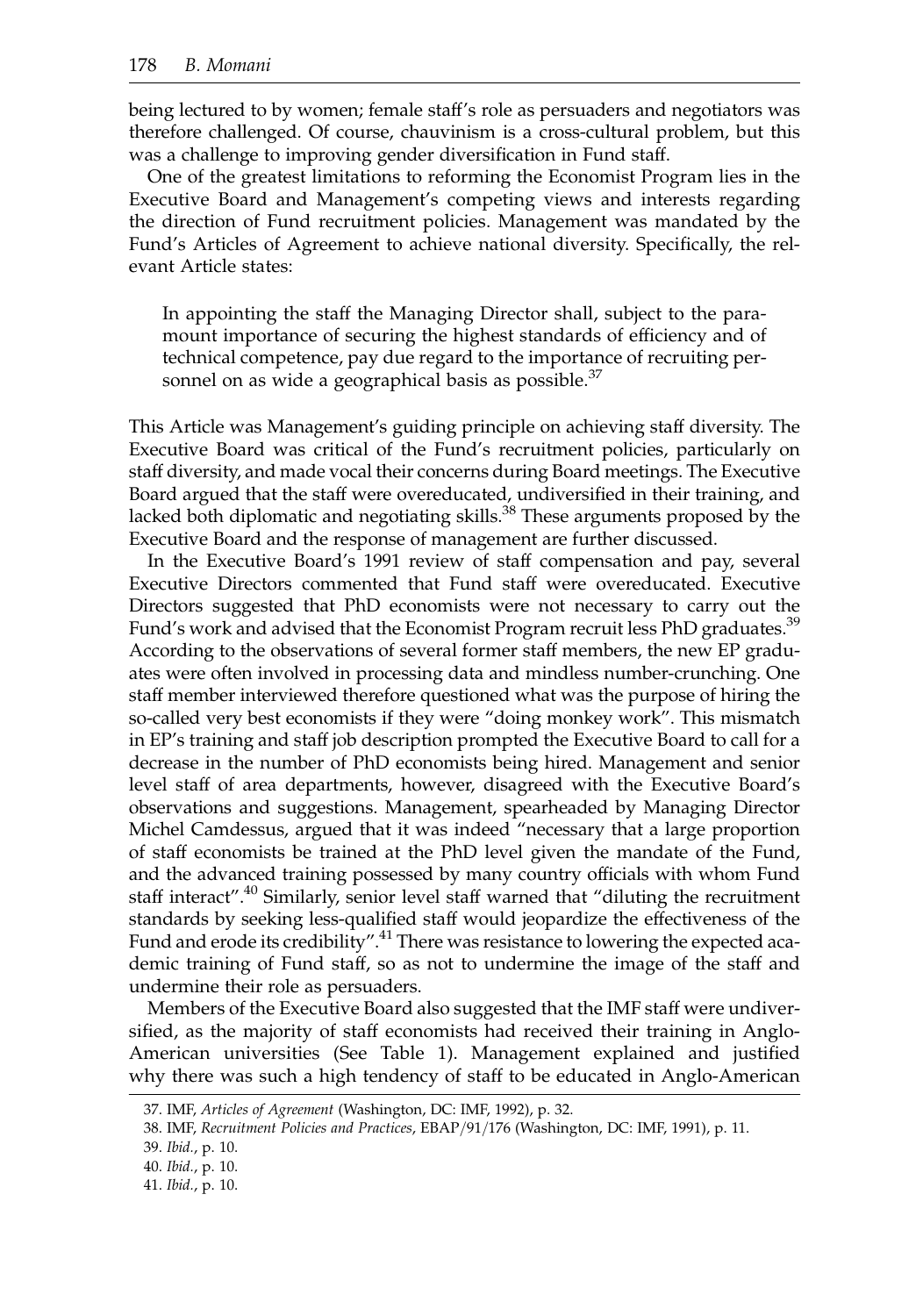universities. First, Anglo-American universities offered the best training in international finance and macroeconomics. Management suggested that:

Economics students from other parts of the world are keenly aware of the schools which offer the best programs with the best professors, so they go out of their way to have their academic training 'crowned' by graduate studies at one of these schools. Similarly, other employers worldwide, including governments, tend to compete for those who have the strongest possible graduate level training. Accordingly, not only is this approach necessary for the Fund because it provides the best guarantee for a flexible and versatile core staff for the longer term, but it also helps ensure that Fund economists are at par with their counterparts in member countries.<sup>42</sup>

The assumption that the IMF only hired the 'best economists' was a widely held belief in Management under the reign of Camdessus. At Executive Board meetings, Managing Director Camdessus made a point of repeating the Fund's ability to hire the 'best economists' and wanted to distinguish the Fund from other international organisations, namely the United Nations and the World Bank, that succumbed to hiring less qualified people in the name of representivity.<sup>43</sup>

Fund Management and senior IMF staff had preconceived views on which universities produced the 'best economists'. In the late 1990s, in fact, the Fund's Recruitment Division categorised select universities as part of the perceived 'Top Twenty'. The Top Twenty universities were all American universities, with many being Ivy League American universities such as MIT, Harvard, Princeton, Columbia, Yale and Stanford. Of the 31 EP recruits in 1997, approximately 32 per cent of EP recruits were from the Top Twenty and another 19 per cent were from other American universities (See Appendix 2 for a list of universities where 1997 EP recruits obtained their highest degrees). In personal interviews with Fund staff and Executive Directors, they noted that the list of universities capable of producing the 'best economists' had grown remarkably throughout the previous 20 years.

Second, Management argued that staff recruitment would eventually diversify as the globalisation of education progressed. Management and senior Fund staff believed that neoclassical economic training would continue to spread internationally. The globalisation of neoclassical economic education would improve the quality of economic training in non-Anglo-American universities. Fund Management and senior staff recognised that there would be an increasing number of economic schools that could produce excellent neoclassical economists. This had been coming to fruition, for example, as many European universities produced well-known neoclassical economists. These continental economists—graduates from French, German, Swedish and Austrian universities made an increasing presence at the Fund.

One staff member noted that even Moscow would be a promising source for well-trained neoclassical economists, specifically, an up and coming school and think-tank called the Institute for the Economies in Transition. This institute is under the directive of Yegor Gaidar, a former Russian finance minister, former

<sup>42.</sup> IMF, Staff Recruitment and Retention, EBAP/97/30 (Washington, DC: IMF, 1997), p. 9.

<sup>43.</sup> Based on a 2004 interview with a former IMF executive director.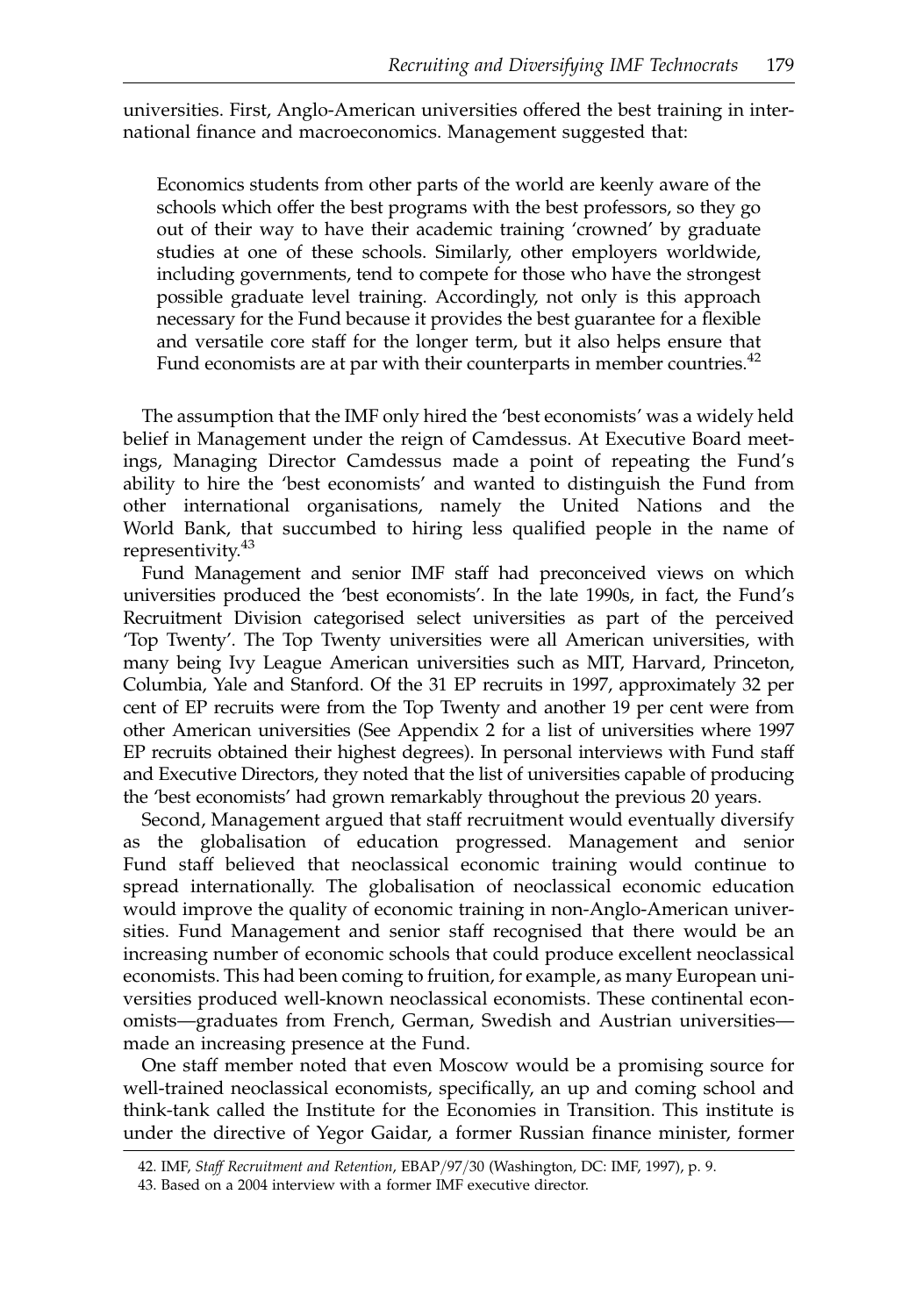deputy prime minister, and well-known neoclassical economic reformer in the Putin government.<sup>44</sup> In recent years, the Fund has recruited excellent economists from this Russian institute. It was therefore believed that staff diversification would be achieved in the long-term as the globalisation of neoclassical economic training continued to spread. Management, however, cautioned:

In the meantime, it is important to keep in mind the mandate that quality must continue to be the overriding criterion in the selection decisions. It is not acceptable to introduce lower or dual, standards in an attempt to facilitate the recruitment diversification and remedy existing shortages on the Fund economist staff.<sup>45</sup>

These concerns were consistent with Managing Director Camdessus's objective of recruiting the 'best economists' and avoiding the use of quotas to achieve representativeness.

Third, Management reported to the Executive Board that despite a reliance on Anglo-American graduates there was indeed ethnic and cultural diversity in the staff, as evidenced by an adequate distribution of individuals from varied nationalities.<sup>46</sup> The Administration Department's reports consistently repeated that the percentage of staff members from developing countries was generally consistent with developing countries' financial quotas in the Fund (approximately 30-40 per cent). Nevertheless, an overwhelming number of these individuals were trained in and had graduated from North American and European universities. From 1980– 1983, for example, 29 individuals from developing countries were recruited into the Economist Program, yet only one of these individuals actually completed their study in their homeland, 20 graduated from the United States, seven from the UK and France, and one from Canada.<sup>47</sup> Fund Management pointed to nationality being in keeping with financial quotas as a sign of adequate diversity; the Executive Board pointed to homogeneous educational backgrounds as an indication of uniformity.

Another of the Executive Board's concerns was the negotiation skills of EP recruits. Many Executive Directors commented that the Fund needed to emphasise the value of negotiation and diplomatic skills better in the evaluation of potential recruits. A large portion of the Fund staff's work surrounded negotiating terms and conditions of Fund loans. This required diplomatic and negotiation skills when persuading member countries to adopt tough economic policies. The

<sup>44.</sup> For more information about the Institute for the Economies in Transition and their type of work and policies, see <http://iet.ru>.

<sup>45.</sup> IMF, Staff Recruitment and Retention, EBAP/97/30 (Washington, DC: IMF, 1997), p. 17.

<sup>46.</sup> In an interview a former senior staff member stated that the Fund was very diverse and culturally mixed. He believed that the Fund's statistics on staff nationalities underestimated actual diversity because many staff with American, Canadian and European passports were of other ethnic backgrounds or were naturalised citizens. Moreover, staff denoted as coming from developing countries were internationalised as members of elite and diplomatic families. Consequently, staff from developing countries were often culturally diverse and very internationalised. These observations of the former staff member are also in keeping with the point that most developing country staff members attended universities abroad which can be afforded by wealthy families.

<sup>47.</sup> IMF, Recent Recruitment and Retention Experience, EBAP/84/121 (Washington, DC: IMF, 1984), pp. 9, 23.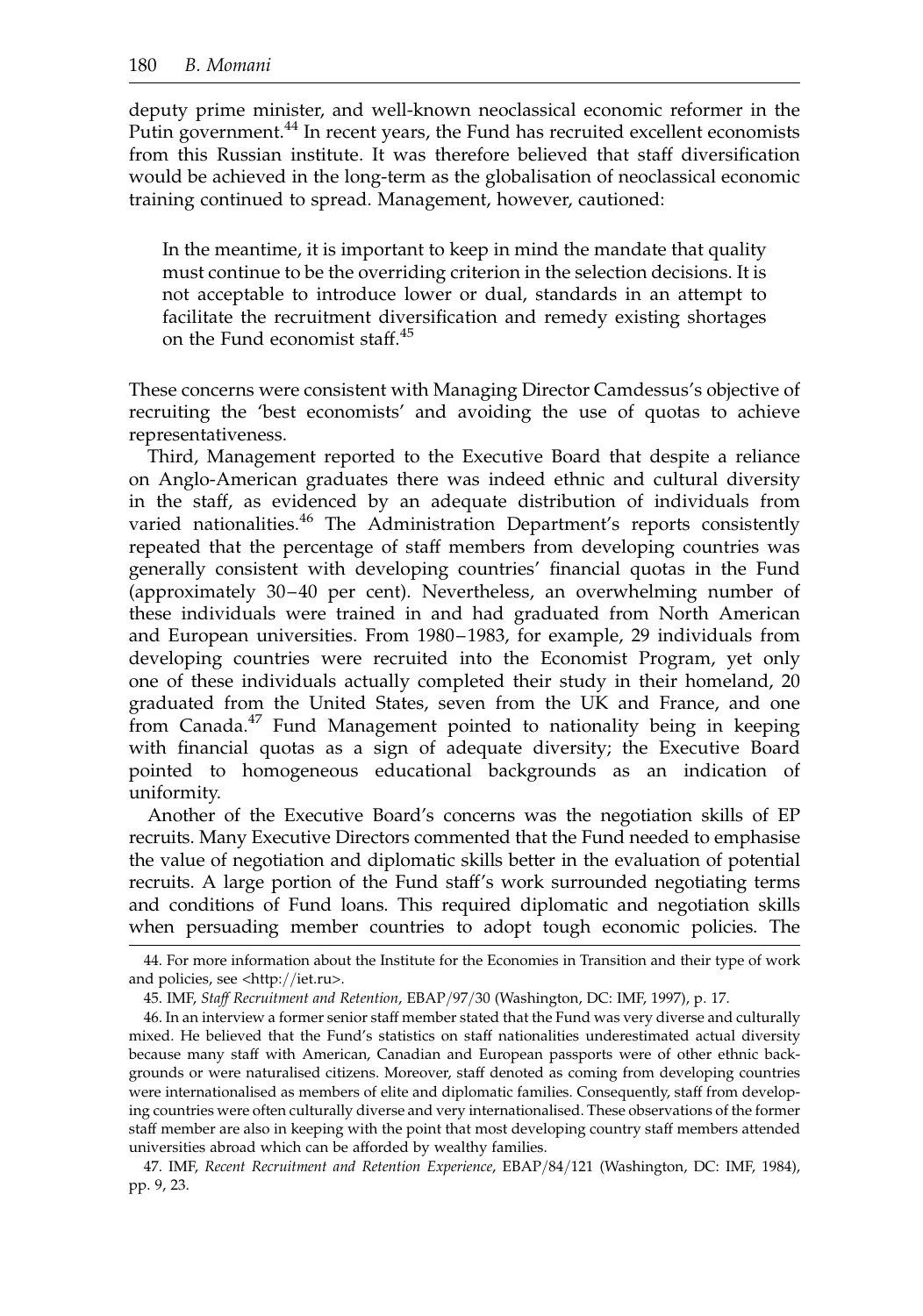insular and technocratic nature of the Fund staff made them more preoccupied with the technical merits of their arguments based on textbooks models, than with the delivery of their arguments.<sup>48</sup> The staff perceived that their economic analysis was what should persuade country officials to change their policies; they did not think of themselves as negotiators or salespeople.<sup>49</sup> One Executive Director even commented critically that "the recruitment emphasis on PhD training was at the expense of skills in diplomacy or negotiations".<sup>50</sup> Management and senior level staff of area departments, however, disagreed and pointed out that these skills were not mutually exclusive and that the Fund tried to recruit individuals that possessed both of these skills. Furthermore, they pointed to the Fund's extensive on-the-job training to develop the staff's negotiation and diplomatic skills. $51$ 

Although Management believed that the Fund staff had ample opportunities to advance their negotiation and diplomatic skills using Fund training programmes, staff members stated that excessive workloads and overemphasis on technical studies were impediments to furthering these skills. In a Fund study on staff morale, for example, it was noted that:

There is a growing concern on the part of staff that they do not have sufficient time to think or to learn about what they are doing, and that they are living off their intellectual capital. There is a concern that they are not given sufficient time and opportunity for useful training and development.<sup>52</sup>

Former staff interviewed highlighted the high number of skills and training courses offered by the Fund. One senior staff member noted that the Fund Institute even held 2–3 day seminars on political-economy type issues. Staff members interviewed, however, stressed that these seminars were in low attendance because of high work demands and the perceived value placed on technical performance as opposed to negotiation skills.

### Convergence of Ideas within the Fund

Fund Management and the Executive Board had various views on how to promote staff diversity, but they were generally in agreement on the appropriateness of the Fund's paradigm. One Executive Director interviewed commented that because there was internal agreement on the appropriateness of Fund prescriptions, staff members' origins and educational training were really moot points. Similarly, a former senior staff member commented that despite Fund efforts to recruit staff from various places to achieve diversity, the Fund eventually trains them to be homogenised in their approach to analysing economic maladjustment. A former staff member stated in an interview: "your success at the Fund was determined by your ability to adapt to the Fund". Consequently, homogeneity was often achieved at the recruitment stage, and if it was not, then it was achieved after working many years in the hierarchical and rigid Fund structure.

<sup>48.</sup> IMF, External Evaluation of IMF Surveillance: Report by a Group of Independent Experts (Washington, DC: IMF, 1999), p. 36.

<sup>49.</sup> Several staff members expressed this view in interviews conducted in 1999.

<sup>50.</sup> See IMF, Staff Recruitment and Retention, EBAP/97/30 (Washington, DC: IMF, 1997), p. 12.

<sup>51.</sup> Ibid., p. 12.

<sup>52.</sup> IMF, The Fund's Personnel Policies and Objectives, EBAP/91/46 (Washington, DC: IMF, 1991), p. 16.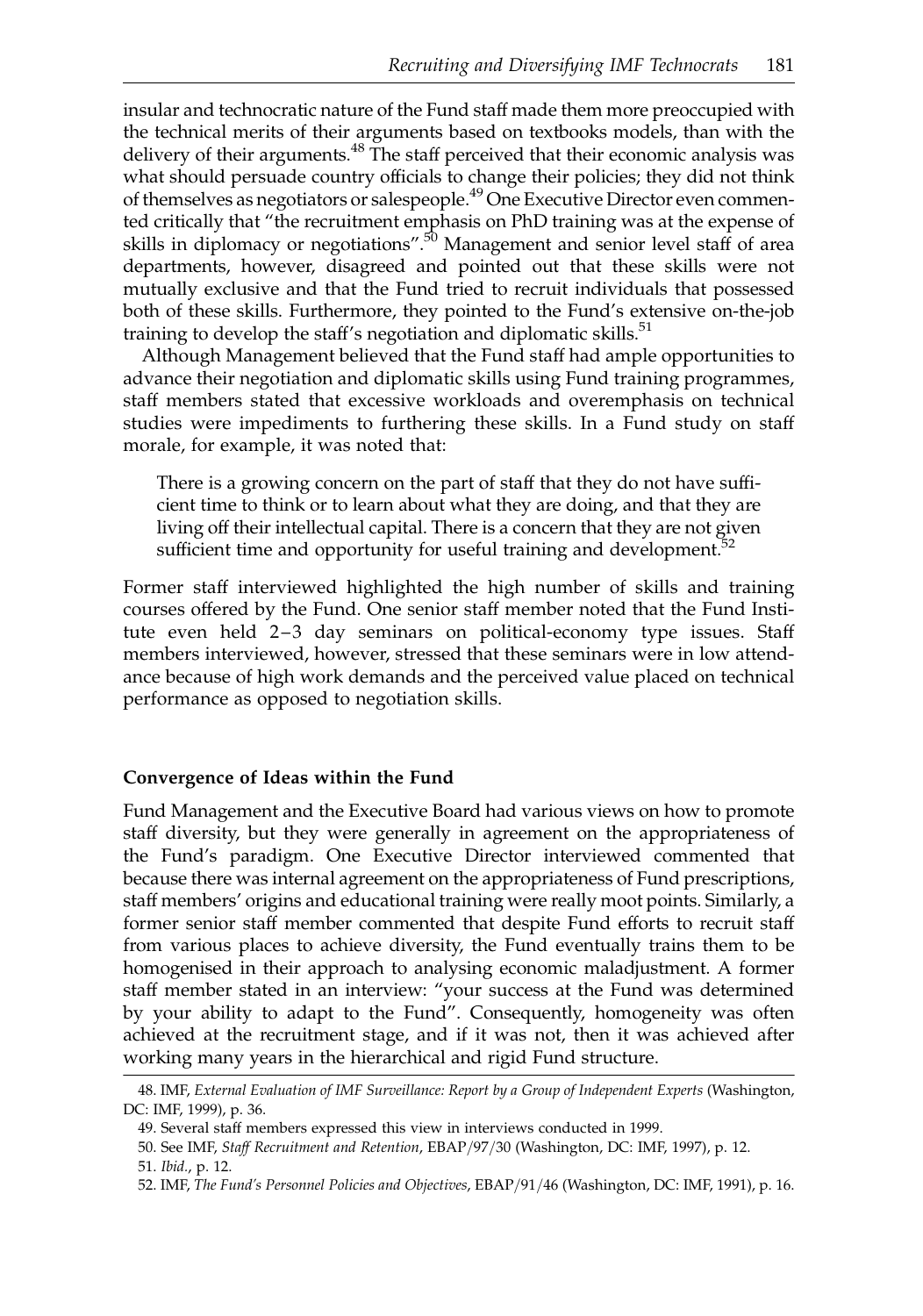Fund staff were encouraged by management to pursue economic research, but staff did not challenge Fund orthodoxy. Management wanted the staff to have ideas floating within the Fund and within the confines of the conservative macroeconomic debate. Similarly, a former Executive Director once argued that IMF staff rigidity is attributable to an institutional inertia that stunts original thinking.<sup>53</sup> Numerous former staff members interviewed were asked what issues or ideas were clearly undebatable within the Fund. Among such alternative economic ideas were industrial policy or approaches that supported infant and strategic industries, import-substitution industrialisation, and consumption subsidies such as food subsidies. These statist policies were not welcomed by Fund Management, but more important, these policies were discredited by Fund staff. As one Fund staff interviewed stated "the ideas of neoclassical liberalism are not sold as an ideology ... but are promoted because they are thought to be right, to be the best policy advice economic science has to offer".<sup>54</sup>

Despite internal consensus on the appropriateness of Fund policies, Management was always concerned with preserving the image of Fund solidarity and did not want Fund staff to undermine the Fund's paradigm when negotiating with debtor countries. Former Managing Director Camdessus reportedly said, "the intellectual discipline will be maintained while I am here—we deal with crises and we cannot have our troops [the staff] rethinking strategy on the field of battle".<sup>55</sup> It was rare and perhaps very difficult for staff to criticise the Fund's thinking due to the hierarchal nature of the Fund. Similarly, former Executive Director Ian Clark noted in his study:

[the Fund's] 'single corporate line' in negotiations with countries requires a somewhat hierarchical managerial structure and highly developed internal procedures to encourage questioning and debate at an early stage but to act with Cabinet-like solidarity after decisions are made.<sup>56</sup>

Similarly, there was ample quality control on research written at the Fund. One staff member interviewed attributed this quality control on the successful work of the Policy Development and Review Department which he called the "thought police". This gatekeeping also helped to produce an homogenous research outcome.

There appears to be a general consensus on the viability of the Fund's conservative macroeconomic paradigm among the Fund staff but there were internal debates on the pace and scope of reforms and on the sequence of reforms. In particular, exchange rates and capital controls were among the issues often raised for discussion in the Fund that were also being debated externally. Although initially hesitant, the Fund entertained internal debates on the feasibility of flexible exchange rates and capital controls. For many years, the Fund disfavoured the application of flexible exchange rates because it argued that this distanced countries from globalisation. Countries that adopted flexible exchange rates were in essence giving up the battle. The debate over flexible versus fixed

<sup>53.</sup> See Ariel Buira, "IMF Financial Programs and Conditionality", Journal of Development Economics, Vol. 12 (1983), pp.111–36.

<sup>54.</sup> E-mail exchange with a former senior Fund staff member, February 13, 2004.

<sup>55.</sup> Quoted in Ian Clark, Should the IMF Become More Adaptive? IMF Working Papers (Washington, DC: International Monetary Fund, 1996), p. 25.

<sup>56.</sup> Ibid., p. 25.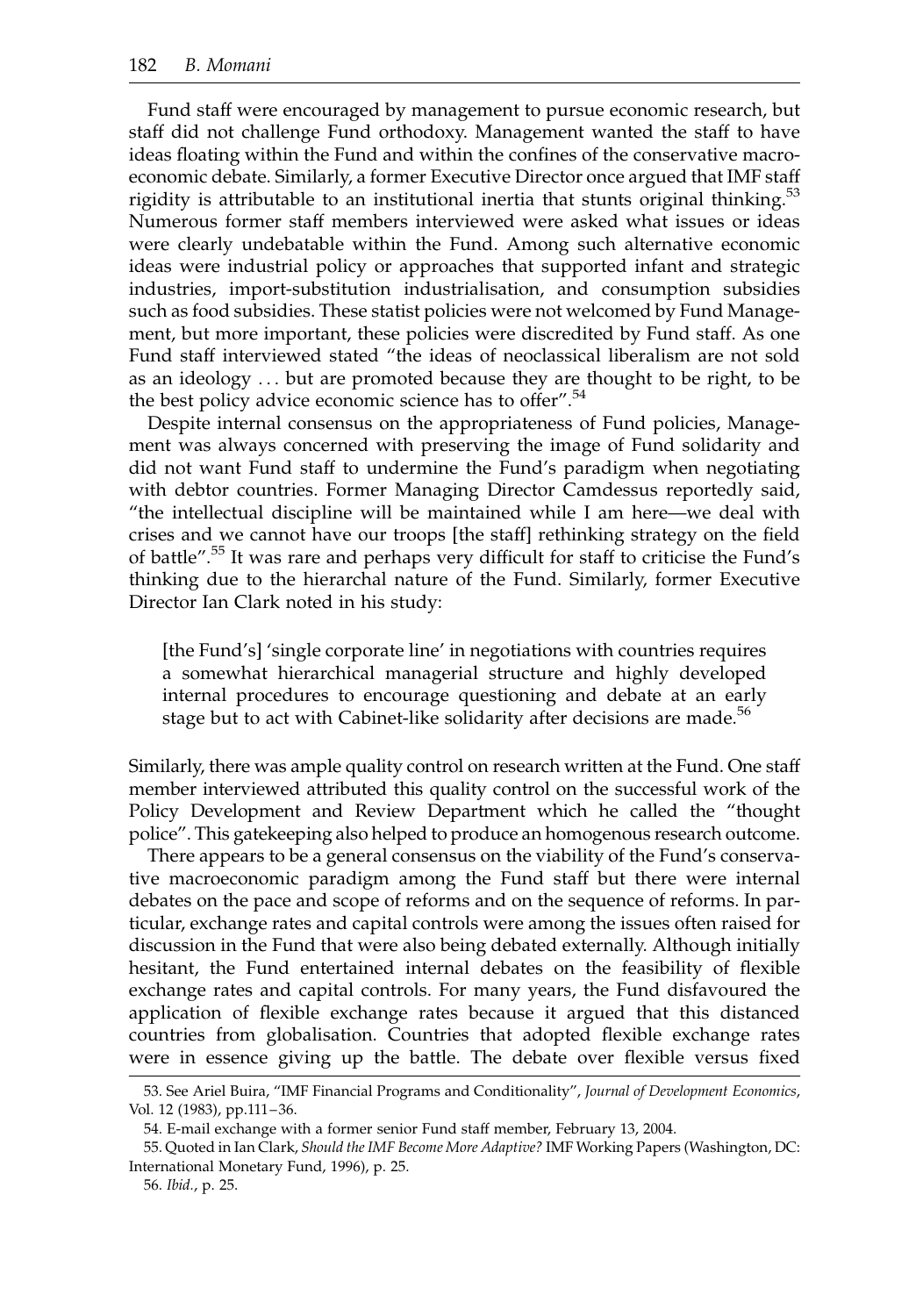exchange rates eventually ended without suggesting which method was best; a country's circumstances would determine which method was ideal. In other words, exchange rate regimes would be considered on a case by case basis.<sup>57</sup>

For many years, the Fund acknowledged that there were similarities in its loan arrangements. It argued that loan conditions were similar from country to country because the internal economic problems plaguing developing countries were often very similar. The Fund, however, does not agree that there is an IMF orthodoxy or paradigm being used. In a conversation with a former Executive Director, Fund Management reportedly took issue with an Executive Director's reference to the Fund's economic paradigm as a 'doctrine'. Stanley Fisher, former deputy managing director, commented that the IMF did not have a doctrine, the Fund promoted 'good economics'. This seemed to be a point shared by many staff members interviewed. The view was expressed that the IMF did adopt conservative macroeconomics but that the economics discipline did not offer a viable alternative. Within the Fund there is indeed a consensus on the virtues of its paradigm; Fund hierarchy and control over recruitment ensures this convergence of ideas.

#### Conclusion

To understand international organisations, we need to examine their internal organisational dynamics. Assumptions made in the Fund literature on IMF staff technocracy deserve dissection. This study examined Fund recruitment to determine how the Fund effectively produced an homogenous and monolithic organisation. Management and the Executive Board disagreed on who and where to recruit staff, but there was agreement on the appropriateness of conservative macroeconomic approaches. Consequently, there were few internal cries to forsake the economic paradigm preached at the Fund. There was no evidence of a demand for alternative economic policy prescriptions to be found in the Fund documents. Similarly, former staff members and executive directors interviewed did not suggest that the Fund's economic paradigm was wrong or misguided. Many of the interviewees acknowledged the Fund's monolithic nature and over representation of Anglo-American university graduates, but stressed that no alternative economic paradigm to the accepted monetarist paradigm was credible. Despite the Executive Board's calls for greater diversity of the Fund staff economist's educational backgrounds, there were no calls *per se* for alternative economic policy prescriptions. In other words, despite internal debate on changing who ought to be the persuaders, there was little disagreement on the existing persuaders' message—the Fund's call for monetary and fiscal conservatism. Indeed, there appears to be almost a consensus on the utility of the Fund's prescribed economic policies. The Fund indeed recruits individuals that preach its message. Fund staff are trained to approach economic maladjustment in the same manner and work in the Fund demands strong technical arguments and obedience to the rigid hierarchical order. The combination of these factors produces a technocratic staff - a staff that Fund critics charge to be overly insular and myopic such that alternative economic approaches to adjustment are ignored.

<sup>57.</sup> Information based on interviews conducted with an individual formerly employed by an IMF executive director's office.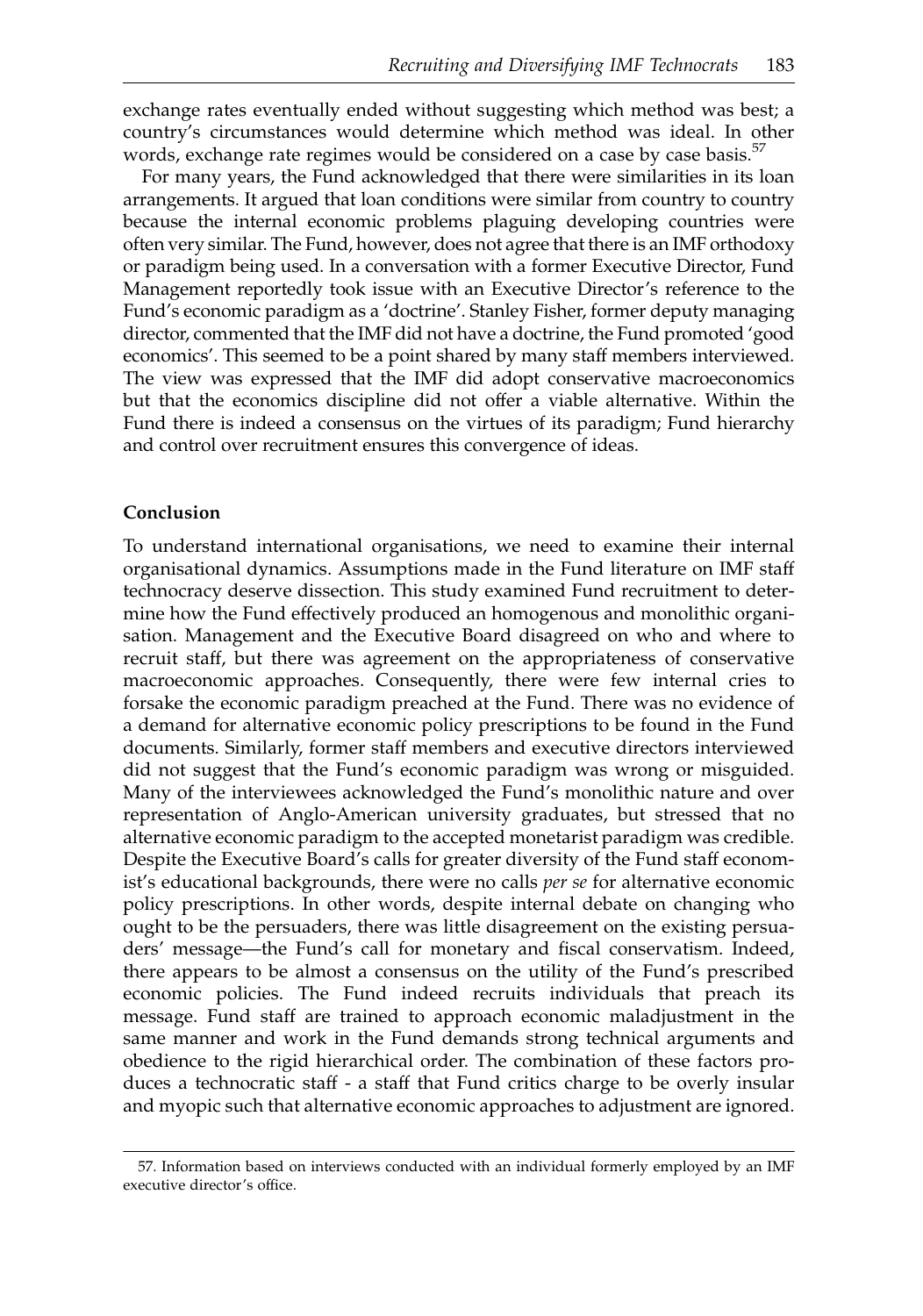| Country                         | $1980 - 83$         | 1990        | 1991                | 1993                | 1994                | 1995                | 1996                | 1997                | 1998                |
|---------------------------------|---------------------|-------------|---------------------|---------------------|---------------------|---------------------|---------------------|---------------------|---------------------|
| USA, Canada                     | $\boldsymbol{\chi}$ | $\mathbf x$ | $\boldsymbol{\chi}$ | $\mathbf x$         | $\mathbf x$         | $\mathbf x$         | $\mathbf x$         | $\mathbf x$         | $\boldsymbol{\chi}$ |
| UK                              | $\boldsymbol{\chi}$ | $\mathsf X$ | $\boldsymbol{\chi}$ | $\boldsymbol{\chi}$ | $\mathbf{x}$        | $\boldsymbol{\chi}$ | $\mathbf x$         | $\mathbf x$         | $\mathsf X$         |
| France                          | $\boldsymbol{\chi}$ | $\mathbf x$ | $\mathbf x$         | $\mathbf x$         | $\mathbf x$         | $\mathbf x$         | $\mathbf x$         | $\mathbf x$         | $\boldsymbol{\chi}$ |
| Germany                         | $\boldsymbol{\chi}$ | $\mathbf x$ | $\mathbf x$         | $\mathbf x$         | $\mathbf x$         | $\mathbf x$         | $\mathbf x$         | $\mathbf x$         | $\boldsymbol{\chi}$ |
| Italy                           | $\boldsymbol{\chi}$ | $\mathbf x$ |                     |                     | $\boldsymbol{\chi}$ | $\mathbf x$         | $\mathbf x$         | $\mathbf x$         | $\boldsymbol{\chi}$ |
| Switzerland                     |                     | $\mathbf x$ |                     | $\mathbf x$         | $\boldsymbol{\chi}$ | $\mathbf x$         | $\mathbf x$         | $\mathbf x$         | $\mathbf x$         |
| Austria                         | $\boldsymbol{\chi}$ |             | $\mathbf x$         |                     | $\mathbf x$         | $\mathbf x$         | $\boldsymbol{\chi}$ | $\mathsf X$         |                     |
| Belgium                         | $\mathbf x$         |             | $\mathbf x$         | $\mathbf x$         |                     | $\mathbf x$         | $\mathbf x$         | $\boldsymbol{\chi}$ | $\mathbf x$         |
| Netherlands                     | $\mathbf x$         |             | $\mathbf x$         |                     | $\mathbf x$         | $\mathbf x$         |                     | $\mathbf x$         |                     |
| Spain                           | $\boldsymbol{\chi}$ | $\mathbf x$ |                     |                     |                     | $\mathbf x$         | $\mathbf X$         |                     | $\boldsymbol{\chi}$ |
| Finland,<br>Norway,<br>Sweden   | $\boldsymbol{\chi}$ |             | $\mathbf x$         |                     | $\mathsf X$         |                     | $\mathbf x$         |                     | $\mathbf x$         |
| Denmark                         | $\mathbf x$         |             | $\mathbf x$         |                     |                     | $\mathbf x$         | $\mathbf x$         |                     | $\mathbf x$         |
| Russia                          | NA                  | NA          | $\rm NA$            | $\boldsymbol{\chi}$ |                     | $\mathbf x$         |                     | $\boldsymbol{\chi}$ |                     |
| Czech<br>Republic,<br>Slovakia  |                     | $\mathbf x$ |                     |                     |                     | $\boldsymbol{\chi}$ |                     |                     |                     |
| Turkey                          |                     |             |                     |                     | $\mathbf x$         |                     | $\mathbf x$         |                     |                     |
| Ireland                         |                     |             |                     |                     | $\mathbf x$         |                     | $\mathbf x$         |                     |                     |
| Portugal                        |                     | $\mathbf x$ |                     |                     | $\mathbf x$         |                     |                     |                     | $\mathbf x$         |
| Estonia,<br>Latvia<br>Lithuania |                     |             |                     | $\mathbf x$         |                     |                     |                     |                     |                     |

Appendix 1: List of Countries visited in Recruitment Missions 1980-83, 1990-91, and 1993-97<sup>a</sup>.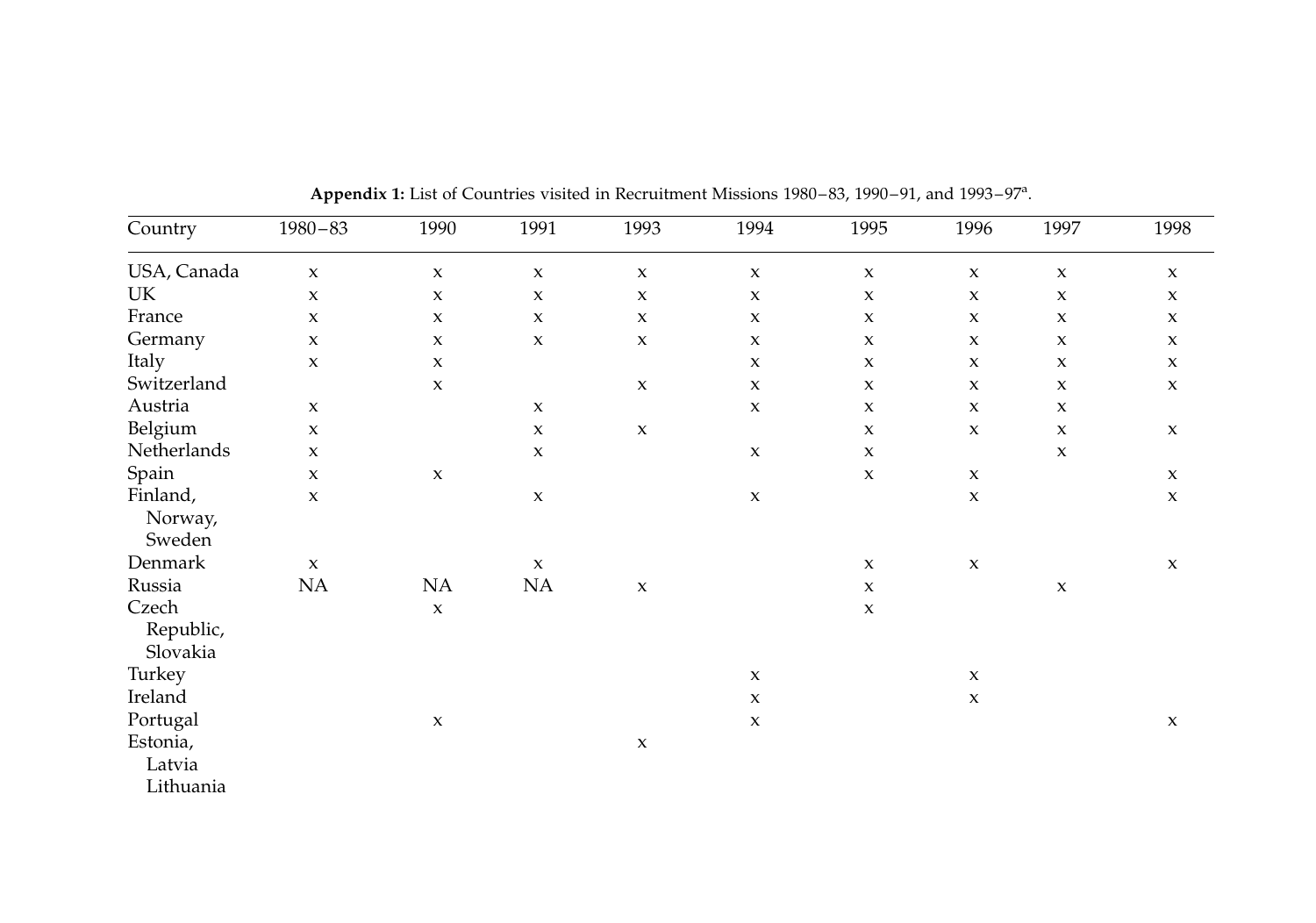| Other        |              | Poland              |             | Ukraine             |             | Bulgaria                  |                     | Poland      | Greece              |
|--------------|--------------|---------------------|-------------|---------------------|-------------|---------------------------|---------------------|-------------|---------------------|
| European     |              |                     |             | Luxembourg          |             | Iceland                   |                     | Hungary     |                     |
| Japan        | $\mathsf X$  |                     | $\mathbf x$ | $\boldsymbol{\chi}$ | $\mathbf x$ |                           |                     |             | $\mathbf x$         |
| Korea        | $\pmb{\chi}$ |                     |             | $\mathsf X$         |             |                           |                     |             |                     |
| China        | $\pmb{\chi}$ | $\boldsymbol{\chi}$ |             |                     | $\mathbf x$ | $\boldsymbol{\mathsf{X}}$ | $\mathbf X$         |             |                     |
| Indonesia,   | $\pmb{\chi}$ |                     | $\mathbf x$ |                     |             | $\boldsymbol{\chi}$       |                     |             | $\mathbf{x}$        |
| Malaysia,    |              |                     |             |                     |             |                           |                     |             |                     |
| Thailand     |              |                     |             |                     |             |                           |                     |             |                     |
| Other Asia   |              |                     |             | India               |             |                           |                     |             | Singapore           |
| Kenya        | $\mathbf x$  | $\boldsymbol{\chi}$ |             |                     | $\mathbf x$ |                           |                     |             | $\mathbf x$         |
| Cameroon     |              |                     |             | $\mathbf X$         |             |                           | $\mathbf X$         |             |                     |
| Nigeria      | $\mathsf X$  |                     |             |                     |             |                           |                     | $\mathbf x$ |                     |
| Senegal      | $\mathbf x$  |                     |             | $\boldsymbol{\chi}$ |             |                           | $\boldsymbol{\chi}$ |             |                     |
| Tanzania     | $\pmb{\chi}$ |                     |             |                     | $\mathbf X$ |                           |                     |             |                     |
| Zimbabwe,    |              |                     |             |                     |             | $\boldsymbol{\mathsf{X}}$ |                     |             | $\boldsymbol{\chi}$ |
| South        |              |                     |             |                     |             |                           |                     |             |                     |
| Africa       |              |                     |             |                     |             |                           |                     |             |                     |
| Zambia       | $\mathbf x$  |                     |             |                     |             | $\boldsymbol{\mathsf{X}}$ |                     |             |                     |
| Other Africa | Malawi       | Ethiopia            |             |                     |             |                           |                     | Ghana       |                     |
|              | Zaire        | Madagascar          |             |                     |             |                           |                     |             |                     |
| Egypt        | X            | $\mathbf x$         |             |                     |             |                           |                     |             | $\boldsymbol{\chi}$ |
| Pakistan     | $\pmb{\chi}$ | $\mathbf x$         |             |                     |             |                           |                     |             |                     |
| Lebanon      | X            |                     |             |                     | $\mathbf x$ |                           |                     | $\mathbf x$ | $\mathbf x$         |
| Morocco,     | $\pmb{\chi}$ |                     | $\mathbf x$ |                     |             |                           | $\mathbf X$         |             |                     |
| Tunisia      |              |                     |             |                     |             |                           |                     |             |                     |
|              |              |                     |             |                     |             |                           |                     |             |                     |

(continued)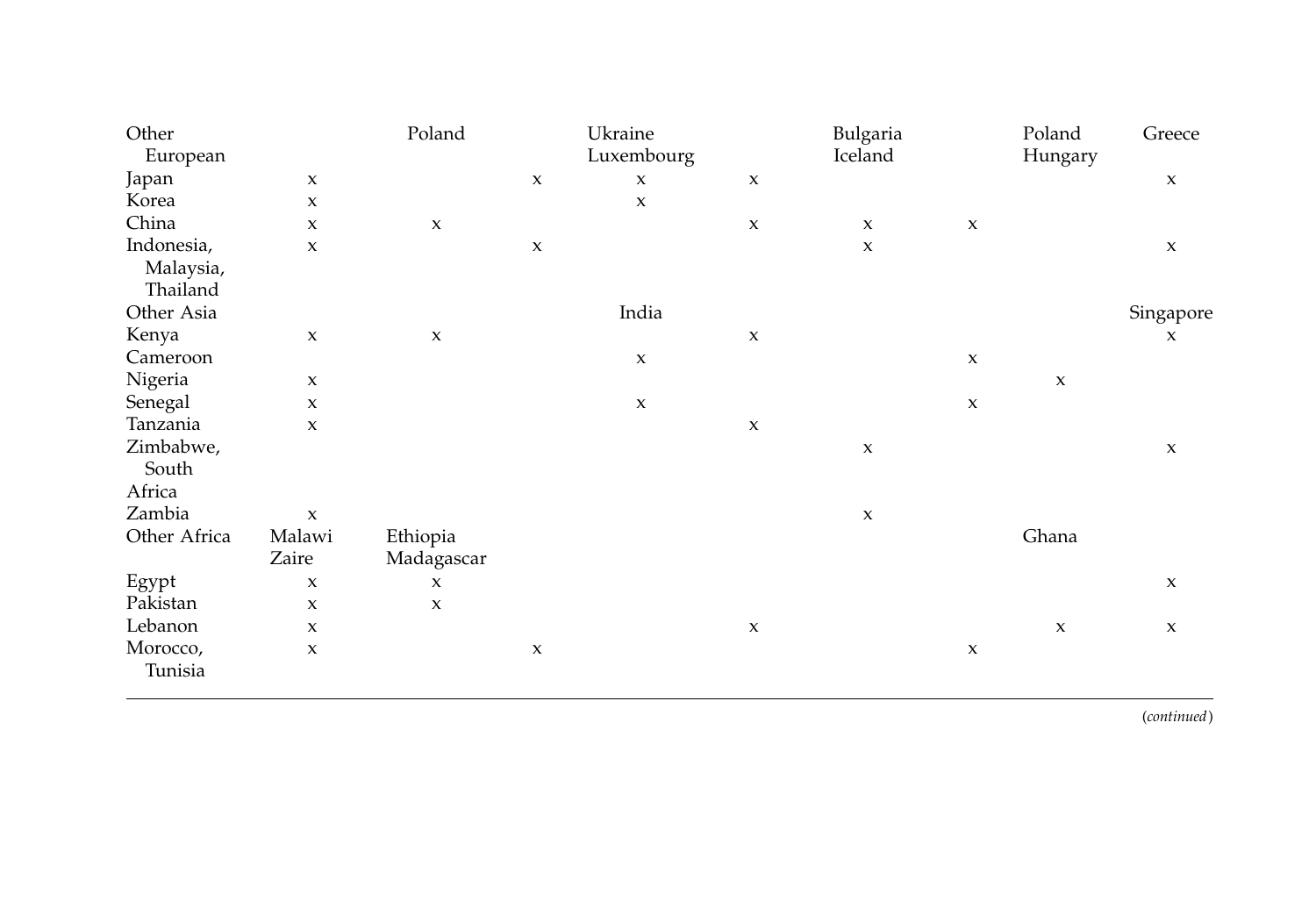| Country                  | $1980 - 83$                   | 1990   | 1991 | 1993                | 1994   | 1995                                            | 1996 | 1997   | 1998                                 |
|--------------------------|-------------------------------|--------|------|---------------------|--------|-------------------------------------------------|------|--------|--------------------------------------|
| Other,<br>Middle<br>East | Algeria<br>Iraq<br>Syria      | Jordan |      | Iran                | Jordan | Saudi Arabia<br>Bahrain<br>Kuwait<br><b>UAE</b> |      |        | Bahrain<br>Jordan<br>Kuwait<br>Syria |
| Chile                    | X                             |        |      | X                   |        | X                                               |      |        |                                      |
| Argentina                | X                             |        |      | $\boldsymbol{\chi}$ |        |                                                 |      | X      |                                      |
| Other Latin<br>America   | Mexico<br>Venezuela<br>Brazil |        |      | <b>Brazil</b>       |        | Columbia<br>Costa Rica                          |      | Mexico |                                      |

Appendix Continued.

<sup>a</sup>See IMF, Staff Recruitment and Retention, years 1983 through 1998. Data for 1991 were provisional and countries visited could be missing in list.